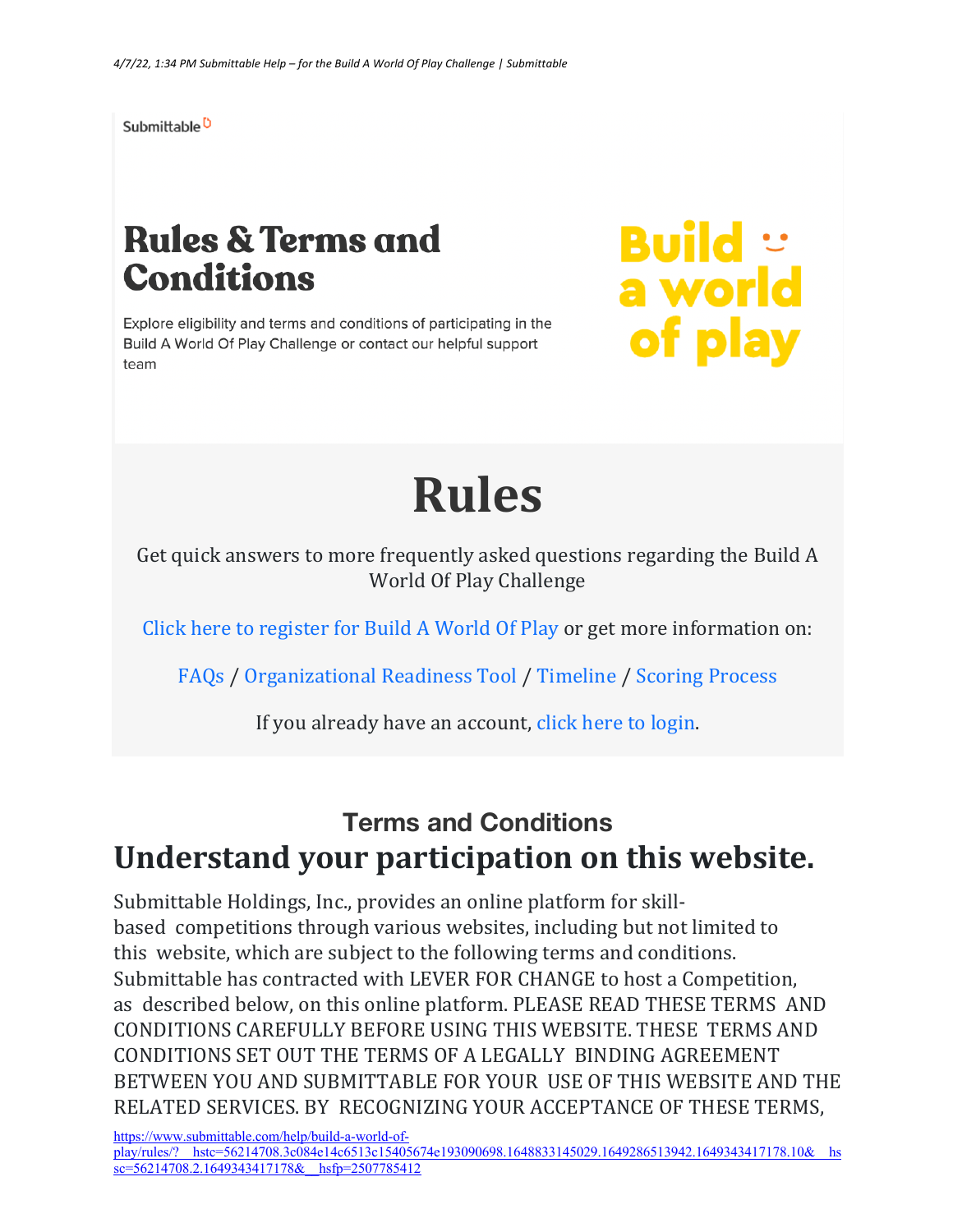EITHER BY REGISTERING A USER ACCOUNT AND/OR BY ACCESSING AND USING THIS WEBSITE, AS APPLICABLE, YOU AGREE TO BE BOUND BY ALL OF THESE TERMS AND CONDITIONS. IF YOU DO NOT AGREE, YOU MUST CEASE USING THIS WEBSITE AND THE RELATED SERVICES.

#### **Understand your participation on this website.**

Submittable Holdings, Inc., provides an online platform for skillbased competitions through various websites, including but not limited to this website, which are subject to the following terms and conditions. Submittable has contracted with LEVER FOR CHANGE to host a Competition, as described below, on this online platform. PLEASE READ THESE TERMS AND CONDITIONS CAREFULLY BEFORE USING THIS WEBSITE. THESE TERMS AND CONDITIONS SET OUT THE TERMS OF A LEGALLY BINDING AGREEMENT BETWEEN YOU AND SUBMITTABLE FOR YOUR USE OF THIS WEBSITE AND THE RELATED SERVICES. BY RECOGNIZING YOUR ACCEPTANCE OF THESE TERMS, EITHER BY REGISTERING A USER ACCOUNT AND/OR BY ACCESSING AND USING THIS WEBSITE, AS APPLICABLE, YOU AGREE TO BE BOUND BY ALL OF THESE TERMS AND CONDITIONS. IF YOU DO NOT AGREE, YOU MUST CEASE USING THIS WEBSITE AND THE RELATED SERVICES.

#### 1. Definitions and interpretation

In this document, the following capitalized terms have the following meanings, unless otherwise expressly indicated:

#### **1.1 "Affiliated Persons"** means:

- **a.** the officers, employees, contractors, agents, representatives and affiliates of the Competition Sponsors, Lever for Change, and any entity associated with the funding, administration, or processing of the Competition; and
- **b.** the members of the Immediate Family (as defined below) of any of the persons identified in the foregoing clause  $(a)$ . The term "Immediate Family" includes a person's spouse/domestic partner and the parents, siblings, children and grandchildren of the person and his or her spouse/domestic partner.

#### **1.2 "Agreement"** means:

a. these terms and conditions: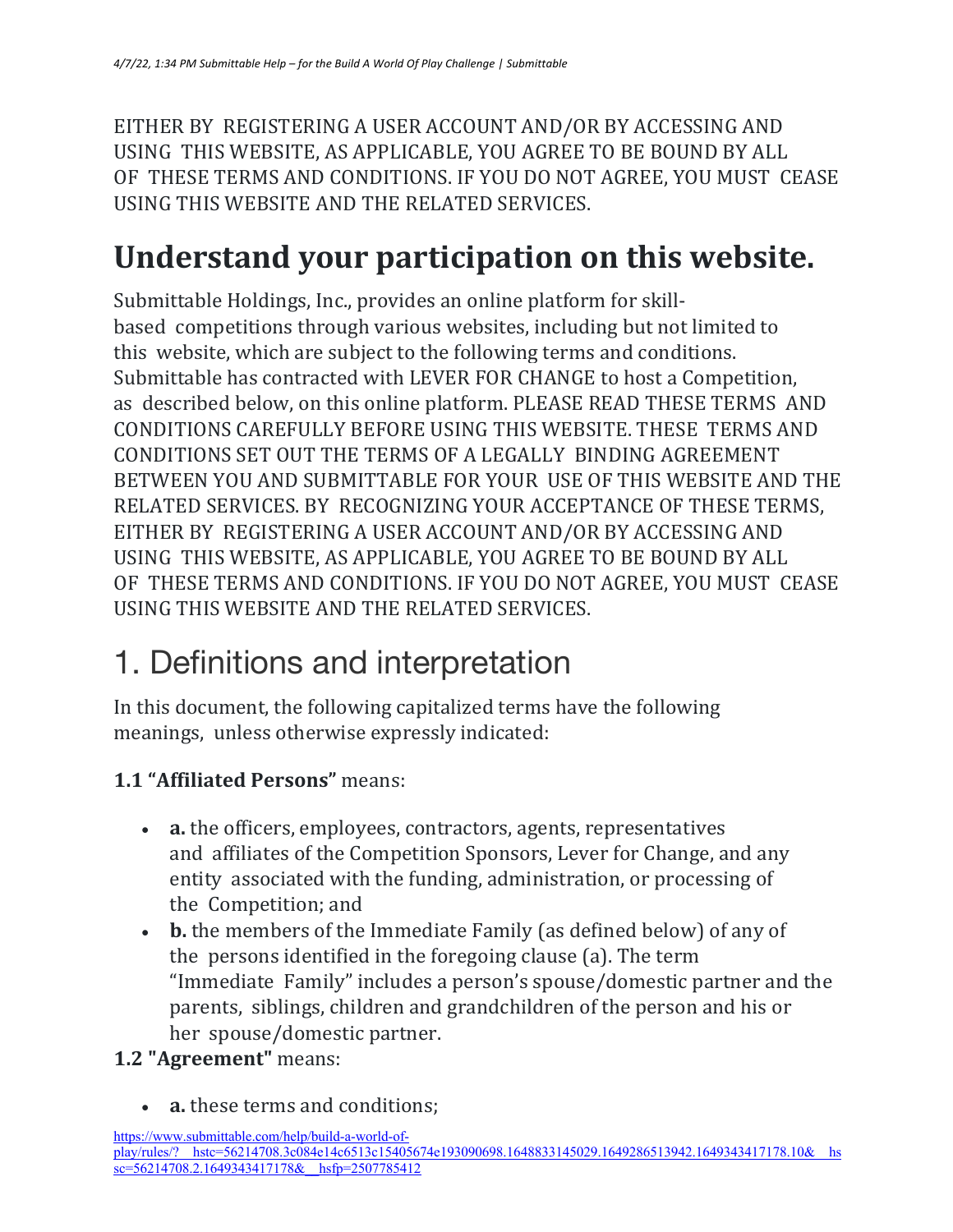- **b.** any amendments subsequently made to these terms and conditions; **c.** any replacement or novation of this Agreement;
- **d.** terms and conditions incorporated into this Agreement by reference; and,
- **e.** any policies, including the Privacy Policy, Rules, Terms, notices and disclaimers contained elsewhere on this Website or provided by Submittable or the Competition Sponsors in connection with the Services.

**1.3 "Award"** means any form of benefit or other forms of recognition to declared or selected Finalists and/or Awardee, as set out in the Competition Terms and Conditions.

**1.4 "Awardee"** means, in relation to any Competition posted on this Website, that Competitor whose Entry is selected by the Competition Sponsors to receive the award funding in accordance with the Competition Rules.

**1.5 "Competition"** means the Build A World Of Play Challenge posted on this Website, however expressed.

**1.6 "Competition Information"** means all Content provided in relation to a particular Competition, including the Competition Terms and Conditions.

**1.7 "Competition Sponsor"** means in relation to any Competition posted on this Website, the entity or entities responsible for the Competition or procuring Submittable and/or its owners to post the Competition, collectively. For this Competition, LEGO Foundation is the Competition Sponsor, which is partnering with Lever for Change, and other contributing entities may be added as additional Competition Sponsor(s). Lever for Change is located at 140 S. Dearborn Street, Chicago, IL 60603-5285.

**1.8 "Competition Terms and Conditions"** has the meaning given to that term in Clause 2.3.

**1.9 "Competitor"** means in relation to any Competition posted on this Website, a team of persons, or an organization that meet the eligibility requirements of this Competition and that submits or proposes to submit an Entry to the Competition. See the Rules for the eligibility requirements.

**1.10 "Content"** means any information, files, text, code, material, images, data, sounds, graphics, software, photos, designs, software downloads, goods, services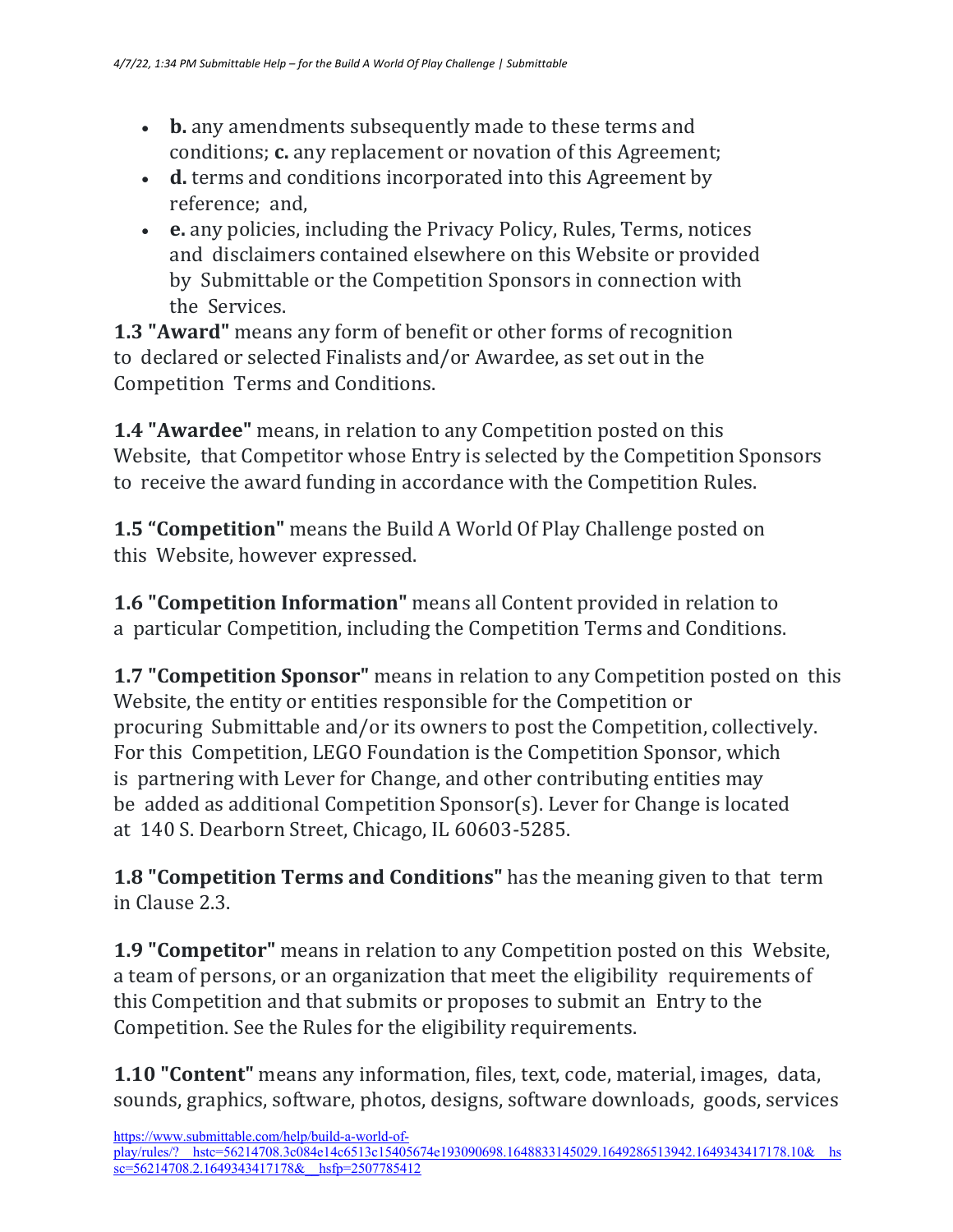documents, layouts, applet, CGI interfaces, descriptions, illustrations, catalogues, advertisements, audio and video material or specifications contained in or referred to in this Website, obtained through or via this Website or available to be viewed by accessing any part of this Website (which may be out of date or superseded), whether it be obtained directly or indirectly, in any machine or human readable format. Without limiting the foregoing, "Content" includes any Entry submitted through or via this Website.

**1.11 "Entity"** means an entity duly organized and validly existing under state or federal law in the United States of America or duly organized and validly existing under the laws of another nation and that is represented on this Website by a person at least 18 years of age.

**1.12 "Entry"** means an entry by a Competitor in response to a Competition.

**1.13 "Entry Content"** means all Content used, in whole or in part, directly or indirectly, in describing, drafting, developing, devising, calibrating, testing, evaluating, analyzing or generating an Entry, or which itself constitutes the whole or part of an Entry, including any third party Content.

**1.14 "Finalist"** means, in relation to any Competition posted on this Website, those Competitors whose Entries are selected by the Competition Sponsors to advance in the Competition and be eligible for, and potentially be the recipient of, final Award in accordance with the Competition Rules.

1.15 "Intellectual Property Rights" means all intellectual property rights of any type whatsoever throughout the world including all rights which subsist in copyright, patent rights, or trademark rights, whether or not such rights are registered or capable of being registered.

**1.16 "Loss"** means any direct, indirect, special, incidental or consequential liabilities, damages, claims, losses, costs, expenses, actions, demands or suits, whether in contract, tort (including liability due to infringement of intellectual property rights or due to negligence), statute or otherwise and whether pecuniary or non-pecuniary. This includes, but is not limited to, loss of profits, legal costs and defense or settlement costs.

**1.17 "Posting(s)"** means any addition, insertion or uploading of content to this Website, as well as any submission or communication made through or via this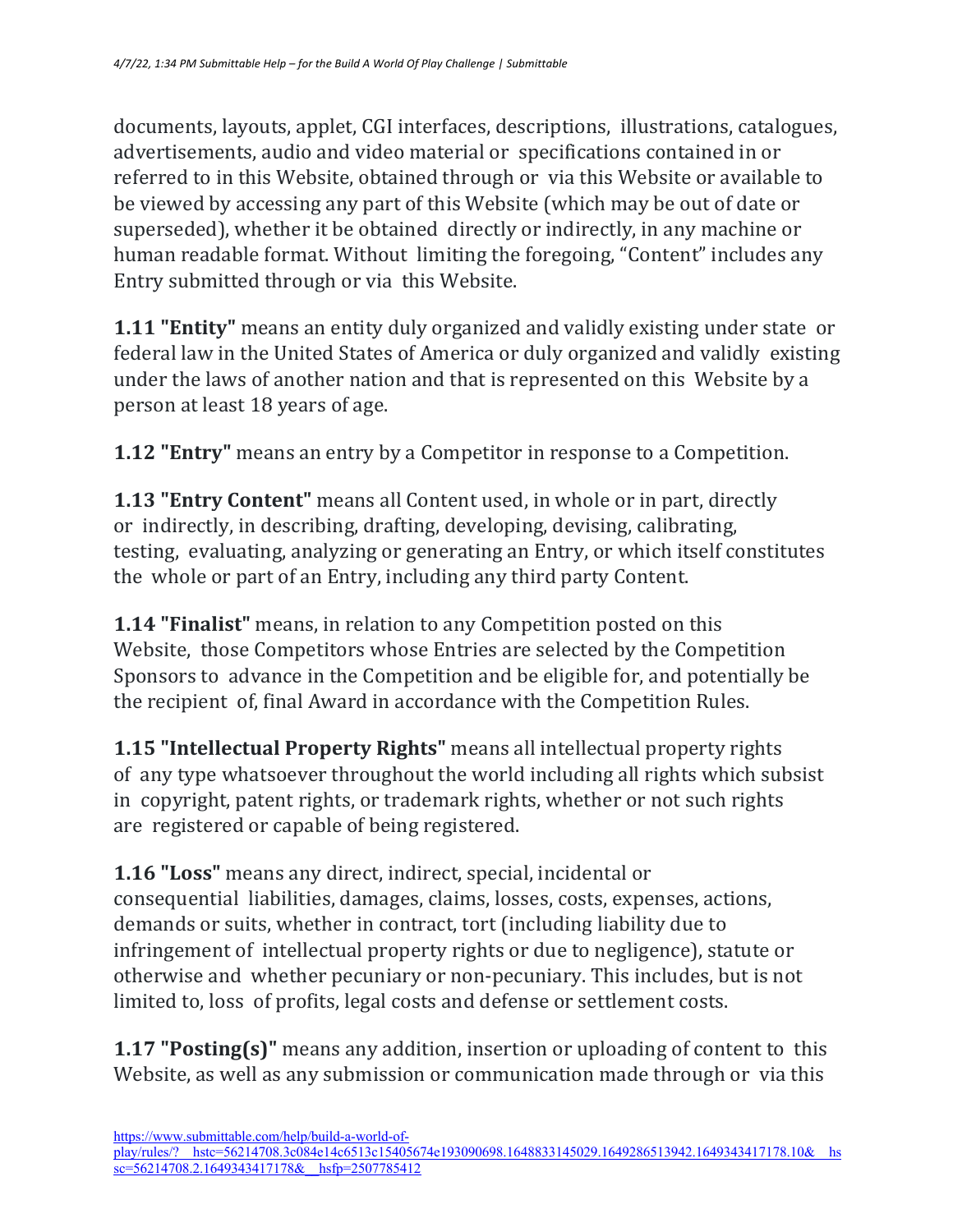Website. For the avoidance of doubt, this includes (in the case of a Competitor) all Entries and Entry Content posted by that Competitor.

**1.18 "Project"** means the proposed solution submitted as an Entry to the Competition.

**1.19 "Privacy Policy"** means Submittable's privacy policies and notices posted on this Website, specific pages thereof, and/or provided by Submittable in connection with the Services.

**1.20 "Rules"** means any set of provisions that establish specific conditions, under which participants are bound, that are posted on this website, either as a notice of an extension of these Competition Terms and Conditions or in addition to these Competition Terms and Conditions.

**1.21 "Submittable"** means Submittable, an organization, with a place of business at 111 N. Higgins Ave, Suite #200 Missoula, MT, USA 59802.

**1.22 "Submittable Affiliate"** means an entity affiliated with Submittable by ownership or common ownership or any subsidiary of Submittable.

**1.23 "Services"** means the services provided by Submittable on or via this Website and includes all Competitions.

**1.24 "Third Party Sites"** means sites and resources located on servers maintained by others over whom Submittable has no control.

**1.25 "User"** means any person who has registered a user account on this Website. The term "User" includes all Competitors.

**1.26 "User Account"** means Your online account with Submittable which enables You to use this Website and includes (but is not limited to) Your username, password, rating score and feedback.

**1.27 "Website"** means any web pages contained within this domain and any sub-domains and all underlying software and infrastructure which permits the holding of Competitions. Where the context permits, 'Website' or 'website' includes the Services provided on the Website.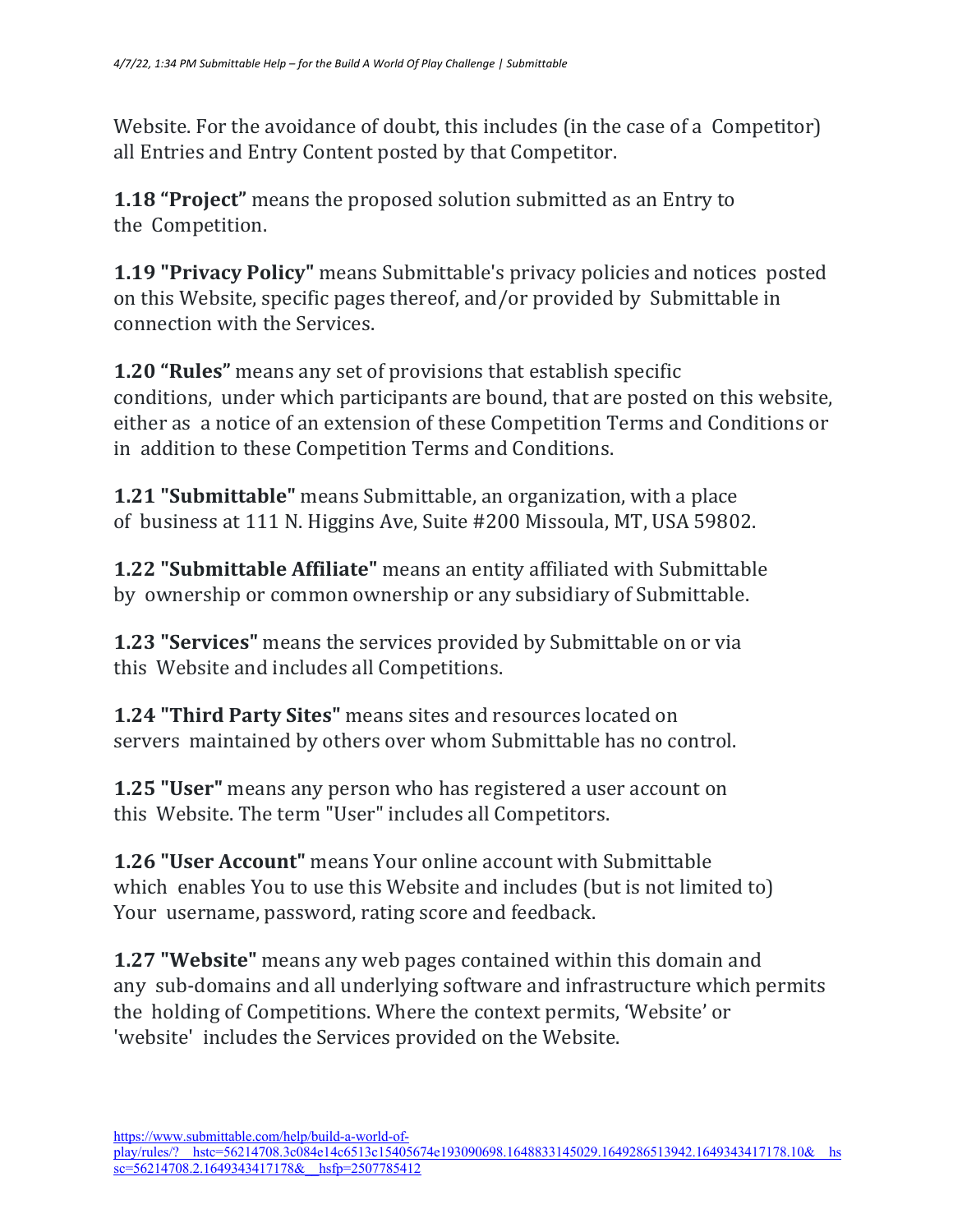**1.28 "You"** means the person, team, or organization team using the Website, including a User, or an Entity duly organized and validly existing under state or federal law in the United States of America or the host country of origin that is represented on the Website by a User that is a person at least 18 years of age who is the duly authorized representative of such Entity.

**1.29 "Your"** means the possessive of the person, team, or organization using the Website, including a User.

### 2. Agreement to be bound

**2.1** Use of this Website is subject to this Agreement. You agree to be bound by this Agreement and any subsequent amendments to this Agreement, as set forth below.

**2.2** Submittable reserves the right to amend or modify this Agreement at any time, provided that if such modifications materially limit Your rights and/or expand Your obligations hereunder, Submittable will notify You electronically, such as by email or through the Website. Such material modifications will take effect on the earlier of the date You indicate Your assent (by clicking "Accept" or otherwise). No modification of the Agreement will apply to any dispute between You and Submittable that arose prior to the effective date of the modification. If at any time You disagree with the Agreement or any modifications thereof, You may terminate this Agreement and shall cease using this Website. Your continued use of the Website after the revised Agreement becomes effective (such as following notice as set forth above) indicates that You have read, understood, and agreed to the revised Agreement. Any new or different terms supplied by You are specifically rejected by Submittable unless Submittable agrees to them in a signed writing specifically including those new or different terms.

**2.3** Particular Competitions may be subject to additional terms and conditions ("Competition Terms and Conditions"). Competition Terms and Conditions will apply in addition to this Agreement and will not limit this Agreement in any way unless Submittable notifies the parties to a Competition that this Agreement is amended by the Competition Terms and Conditions. If Submittable does not provide such notification to the parties, this Agreement will prevail in the event of any inconsistency between it and the Competition Terms and Conditions.

https://www.submittable.com/help/build-a-world-of-

play/rules/?\_\_hstc=56214708.3c084e14c6513c15405674e193090698.1648833145029.1649286513942.1649343417178.10&\_\_hs  $s = 56214708.2.16493434171788$  hsfp=2507785412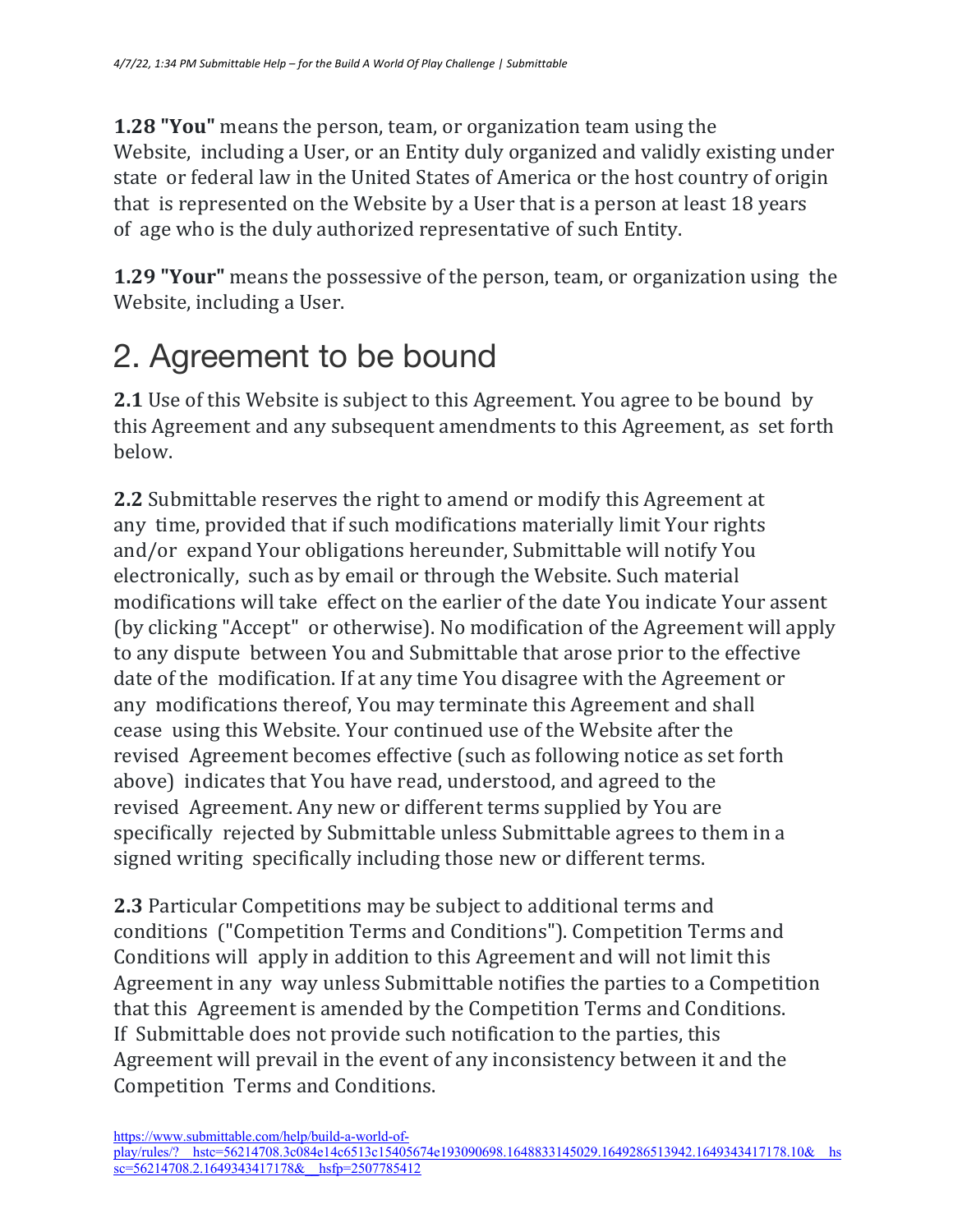**2.4** Submittable may alter this Website from time to time by adding or removing features. This Agreement will not be affected by any alterations to this Website.

**2.5** Users may use this Website, including but not limited to those in the capacity of a Competitor. This Agreement will apply to Your use of the Website in that capacity, but Users may also include Competition Administrators or representatives of the Competition Sponsors, and any conditions placed on them as Users are identified in the Terms.

#### 3. Participation

**3.1** In order to participate in any Competition, You must register as a User. Participation on this Website is free.

**3.2** Participation is available only to Entities that are able to form legally binding contracts under applicable law. If You do not accept this Agreement, You will not be permitted to participate in any Competition or otherwise access or use the Website in any way.

**3.3** By entering, You represent that you are not:

- **a.** An individual under the age of 18 years;
- **b.** A person whose participation has been permanently suspended or terminated under Section 4 below; or
- **c.** A person who resides in or is a citizen of countries that are prohibited by law, regulation (including United States or other applicable export laws and regulations), treaty or administrative act from entering into trade relations (including export of technology) with the United States or its citizens.

**3.4** When registering as a User, You warrant to Submittable and the Competition Sponsors that:

- **a.** You are 18 years of age or older, and You are registering as a User on Your own behalf and in Your own name as a representative of an Entity (and not on behalf of and/or in the name of a third person);
- **b.** If You are representing an Entity, You have full legal capacity and power to enter into and perform Your obligations under this Agreement on behalf of the Entity; and
- **c.** You agree to act in good faith and in accordance with this Agreement.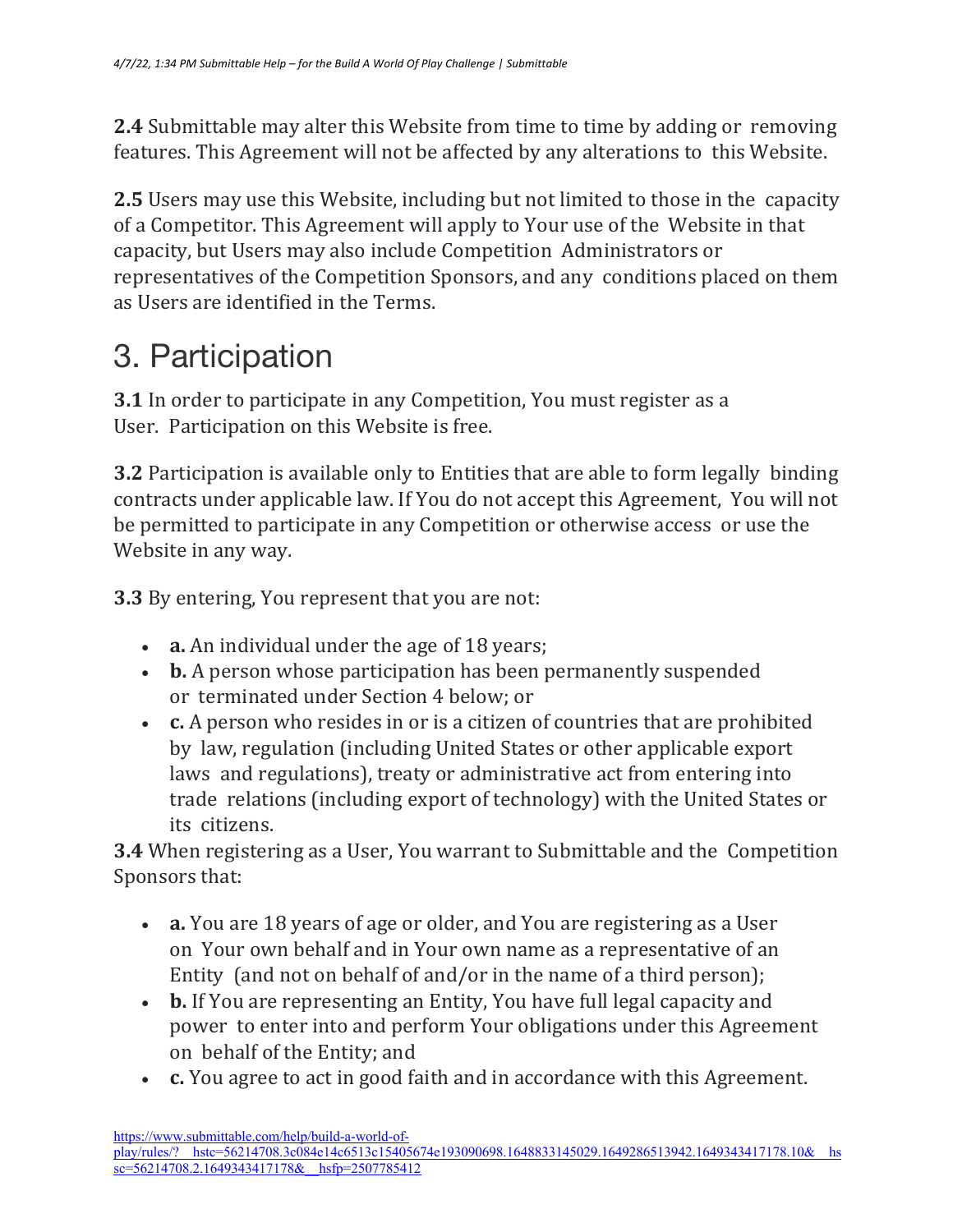**3.5** No individual or represented Entity may register more than once (for example, by using a different username/email).

**3.6** Acceptance of registration is at the sole discretion of Submittable. If Submittable believes that any registration has been made in contravention of clauses 3.1, 3.2, 3.3, 3.4 or 3.5 above (or otherwise in breach of this Agreement), it may refuse to accept the registration.

**3.7** You are responsible for all use of this Website made using Your User Account (and/or username/email or password), whether or not You are aware of that use or could reasonably have been aware of that use. You agree to notify Submittable immediately if You become aware of any unauthorized use of Your User Account.

**3.8** Your User Account is personal to You and may not be sold, assigned or transferred to a third party. If You attempt to sell, assign or transfer Your User Account to a third party, Submittable may suspend or terminate Your participation at its sole discretion.

**3.9** Submittable may communicate with You through the username/email that You provide at registration. You agree to notify Submittable within a reasonable time if there are any changes to Your details. If You fail to notify Submittable of any changes to Your details, You agree to waive any objection, claim, defense or recourse You might have had as a consequence of Submittable failing to communicate with You. If You change Your email address and fail to notify Submittable of the change, Submittable will be deemed to have communicated with You on the date on which it communicated with the email address most recently provided by You.

**3.10** You warrant to Submittable and the Competition Sponsors that any Content provided or posted by You (through registration or otherwise):

- **a.** is not false, inaccurate, misleading or fraudulent;
- **b.** does not infringe any third party's Intellectual Property Rights or other rights arising at law or otherwise;
- **c.** is not obscene, defamatory, libelous, threatening or harassing; **d.** does not violate any applicable law;
- **e.** does not contain or describe pornography and is not otherwise harmful to persons under the age of 18 years;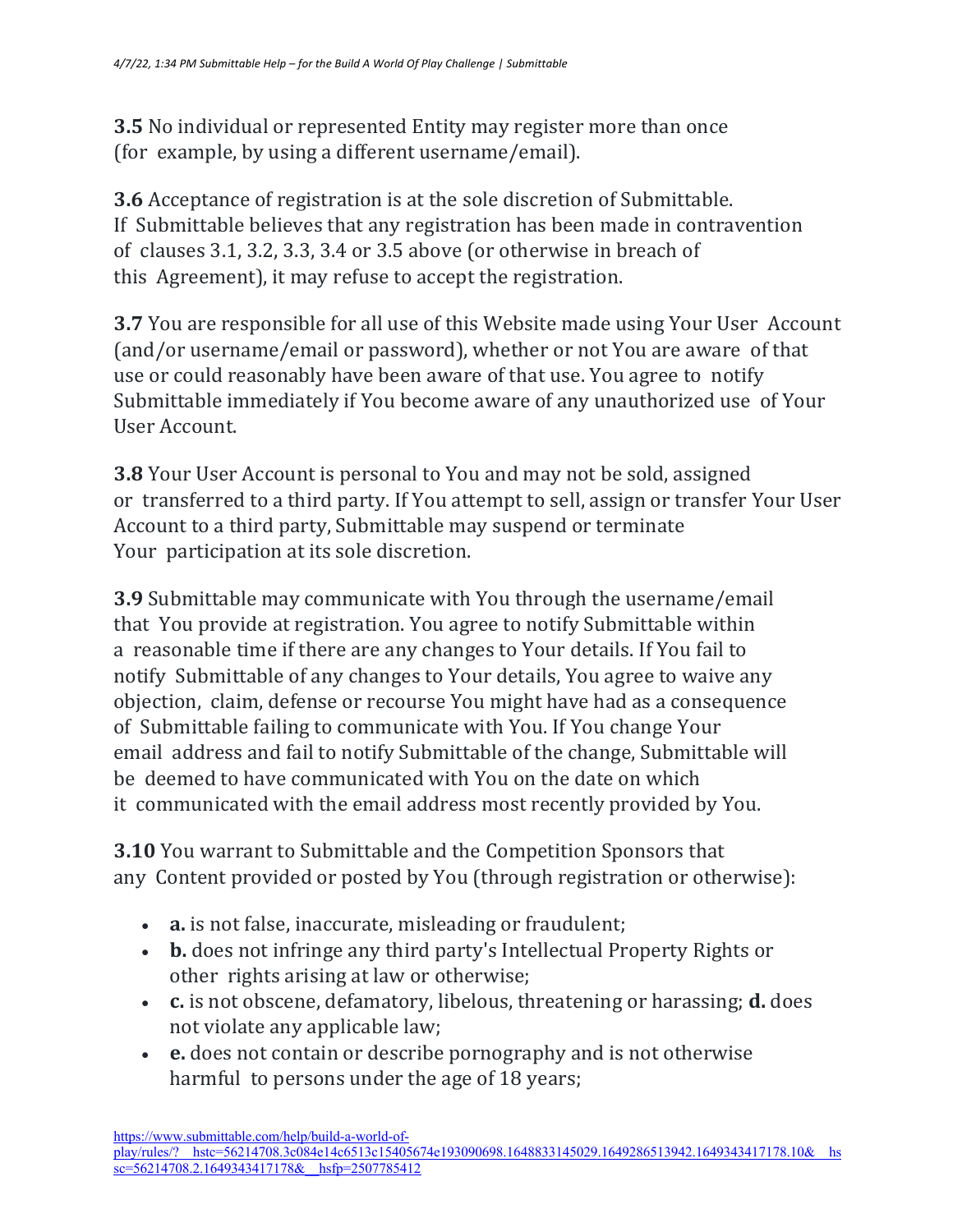- **f.** will not create liability for Submittable or cause it to lose the services of its internet service providers or other suppliers (in whole or in part);
- **g.** will not create liability for the Competition Sponsors or Submittable of any kind.

Unlawful, plagiarized, third-party-intellectual-property-infringing, unintelligible, illegible, obscene, indecent or incomplete entries will be disqualified in the Competition Sponsors' or Submittable's sole discretion. The Competition Sponsors and Submittable reserve the right to scrutinize all new Entries for these requirements at any time during or after the Competition.

**3.11** If Submittable believes that any Content contravenes Clause 3.10 (or any other provision of this Agreement), it may remove that Content and/or take any other steps as it deems necessary to protect itself or third parties against any Loss. To the maximum extent permitted by law, Submittable will not be liable for any Loss to any person arising from the removal of Content under this Section.

# 4. Terminating Your Participation

**4.1** Subject to Clause 4.2, You may terminate Your participation at any time and without cause by notifying Submittable through this Website.

**4.2** If You terminate Your participation, this Agreement and any other applicable terms and conditions will continue to apply to any Postings made by You prior to giving the notice described in Clause 4.1 above.

**4.3** Submittable may, in its absolute discretion, terminate or suspend Your participation at any time and without notice if it believes that:

- **a.** You have breached this Agreement or any other applicable terms and conditions;
- **b.** You have acted in a way which is unlawful, or which may create liability for You, Submittable, our Users, our internet service providers or any other supplier, or the Competition Sponsors;
- **c.** Submittable is unable to verify any information provided by You;
- **d.** Other Users give negative feedback about You, which Submittable determines in its absolute discretion is worthy of termination:
- **e.** You have acted or represented Yourself in any way that Submittable or the Competition Sponsors deem that your termination is necessary.

https://www.submittable.com/help/build-a-world-ofplay/rules/?\_\_hstc=56214708.3c084e14c6513c15405674e193090698.1648833145029.1649286513942.1649343417178.10&\_\_hs  $s = 56214708.2.16493434171788$  hsfp=2507785412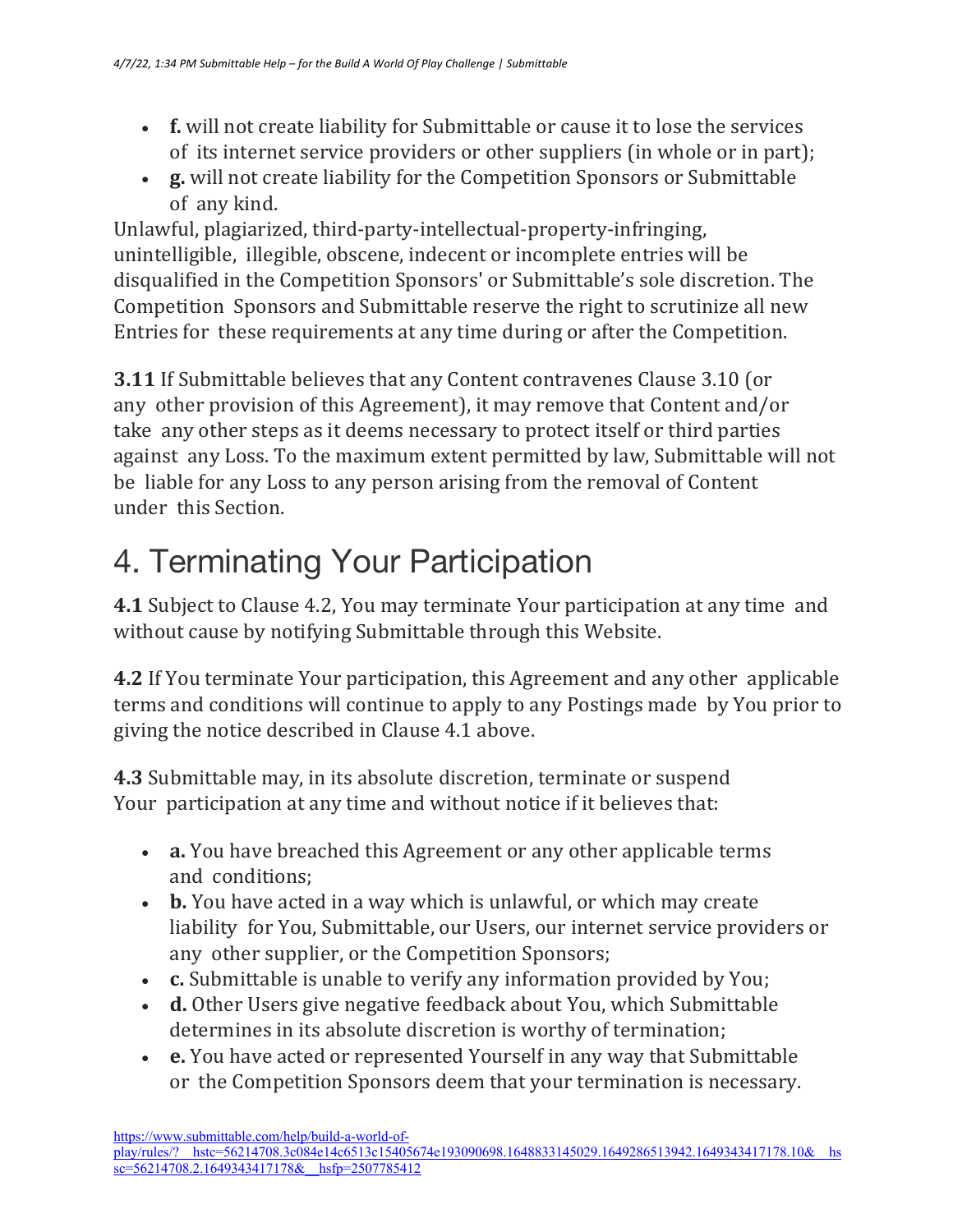**4.4** If Submittable terminates Your participation, Submittable may in its absolute discretion withdraw any Postings submitted or made by You. If Submittable terminates Your participation, Submittable may, at its sole discretion, immediately withdraw Your Entries, which will have no force and effect from the date on which Your participation was terminated.

**4.5** Subject to Clause 4.4, if Submittable suspends Your participation, any entries or other Postings submitted or made by You may be suspended for the period in which Your participation is suspended.

**4.6** If Your participation is terminated, either by You or by Submittable:

- **a.** You are no longer authorized to access this Website; and
- b. all restrictions imposed on You, licenses granted by You and all indemnities, disclaimers and limitations of liability set out in this Agreement, including clauses 10 (Limitation of Liability) and 11 (Indemnities), will survive, along with clauses 13 (Intellectual Property), 15 (Arbitration) and 17 (Miscellaneous).

#### 5. Use of this Website

**5.1** You must not use the Website to facilitate or participate in any illegal activity or engage in any activity which Submittable, in its absolute discretion, considers inappropriate. Submittable reserves the right to terminate or restrict Your access to this Website immediately and indefinitely if it suspects that You are engaging in any such behavior or are in breach of any terms of this Agreement. You agree that You will only use Your User Account and this Website for the purposes of using the Services and for no other purpose. Without limiting the foregoing, in using Your User Account and accessing the Website, You agree not to:

- **a.** use Your User Account in a fraudulent or illegal manner, or email or otherwise send any materials from Your User Account which are offensive, unlawful, harassing, libelous, defamatory, abusive, threatening, harmful, vulgar, obscene or otherwise objectionable;
- **b.** use Your User Account to stalk or harass another person;
- **c.** use Your User Account to impersonate any person in any way whatsoever;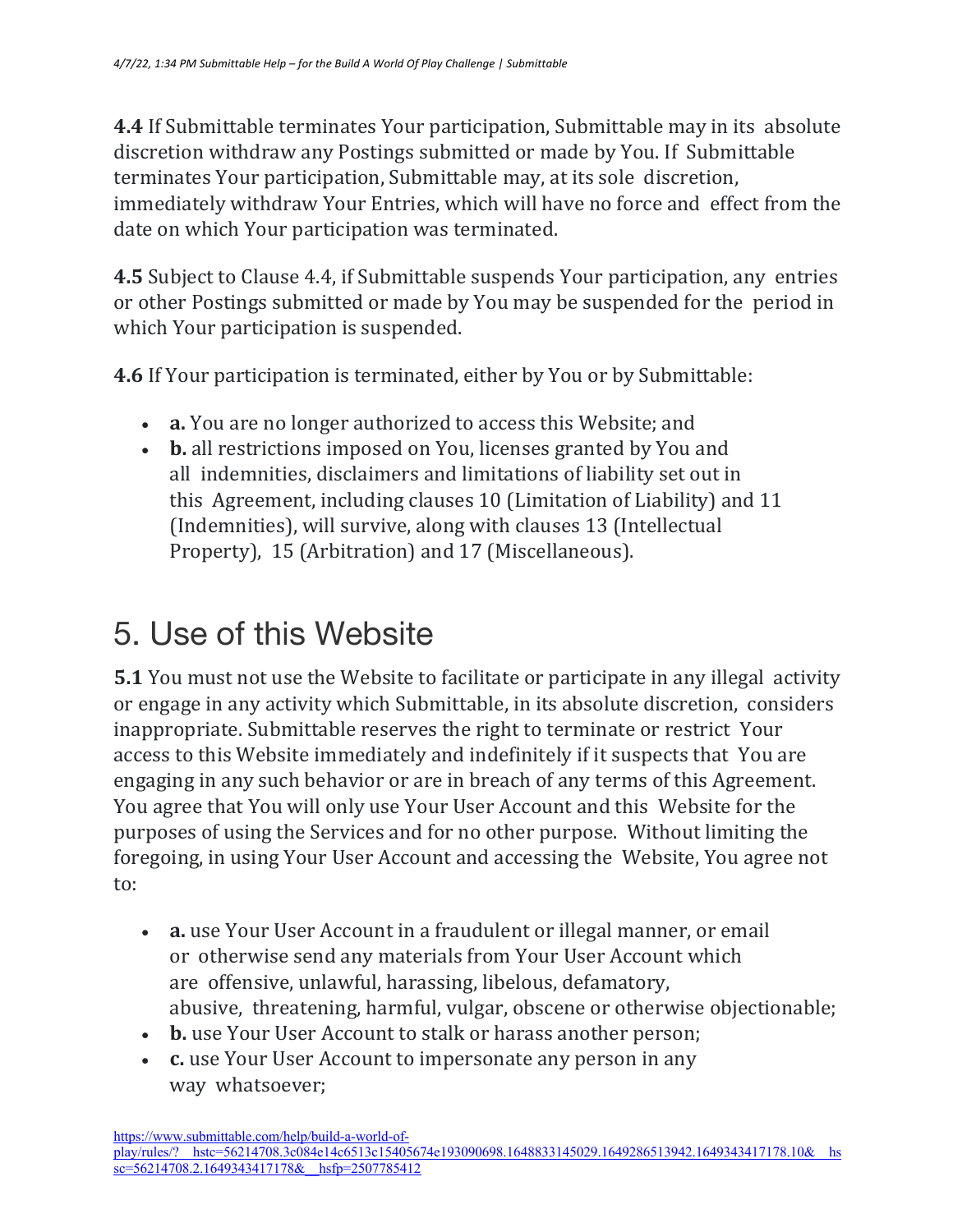- **d.** use Your User Account to infringe the copyright, trademark, patent or other Intellectual Property Rights of any person or entity;
- **e.** use Your User Account to send advertising, chain letters, junk mail, spam or any other type of unsolicited electronic communications;
- **f.** use Your User Account to send or distribute any Content of any kind which contains a virus, spyware, malware or other harmful, disruptive or destructive component;
- **g.** intentionally or negligently use Your User Account in a way that degrades performance of this Website to other persons;
- **h.** manipulate, or attempt to manipulate, any Competition;
- i. use Your User Account or any mechanism, software or other scripts in relation to the Website which could disrupt or interfere with the Website or any servers, software, hardware or equipment connected to or via the website:
- **j.** restrict or inhibit any other User from using or enjoying the Website;
- **k.** distribute any pornographic, extremist or racist material or any material which might otherwise be harmful to persons under the age of 18 years;
- **l.** violate any applicable law relating to Your use of the website.

#### 6. Terms specific to Competitors

**6.1** If You are registered as a Competitor, You agree and acknowledge that:

- **a.** in making an Entry, to be bound by this Agreement and all Competition Information (including the Competition Terms and Conditions) relating to the Competition;
- **b.** Submittable does not guarantee the accuracy of the Competition Information (or other Content posted on the Website), ownership of any Content, or the availability of any Award(s);
- **c.** any leader board appearing in connection with a Competition is indicative only and makes no representations and creates no entitlements in relation to any  $Award(s)$ ;
- **d.** Submittable does not control the decisions of the Competition Sponsors, and You release Submittable and Competition Sponsors from any claims You may have in relation to the decisions of the Competition Sponsors (including the selection of Finalists, the Awardee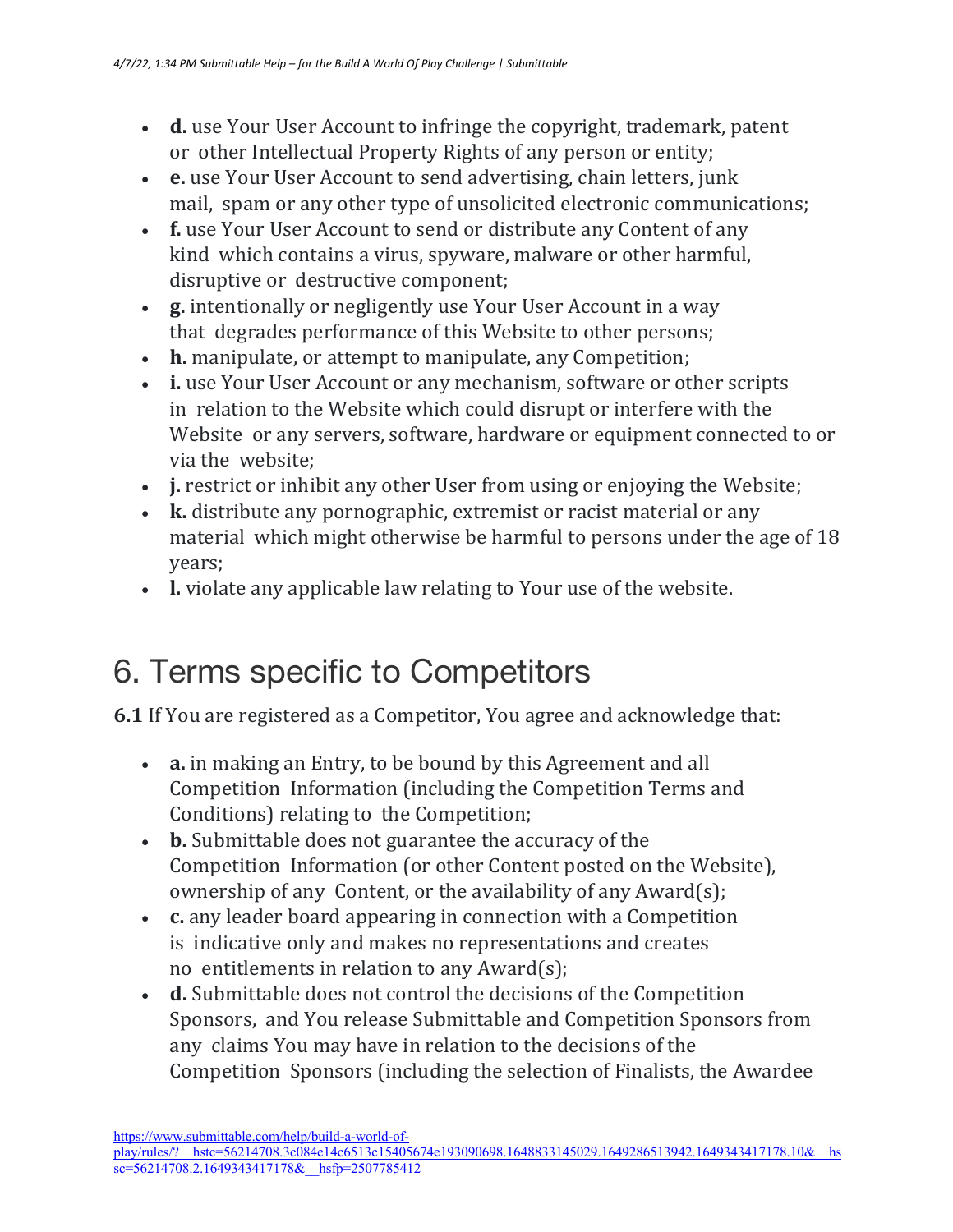and ranking of Competitors), including any defamation or other claims arising from its ranking of Competitors;

- **e.** Submittable is not responsible for any Postings provided by other Users or for the accuracy of Content provided by other Users;
- **f.** Submittable is not liable to bestow any Award(s), and You will look solely to the Competition Sponsors and any designated administrating entity for the payment of any  $Award(s)$  once final and binding;
- **g.** in the event that You have any dispute with another User, You release Submittable from all claims of any kind arising from that dispute;
- **h.** You will not initiate contact with a Competition Sponsors for the purpose of contracting separately with the Competition Sponsor to circumvent any Competition or for any other purpose; and,
- **i.** an Entry will be deemed to have been logged at the time that it is received by Submittable. You agree that neither Submittable nor the Competition Sponsors are responsible for any Entry not being received due to technical reasons or otherwise.

**6.2** Entries will be evaluated and reviewed in the manner described in the Agreement, including the Rules.

**6.3** Competitors permit Submittable, the Competition Sponsors, Lever for Change, and/or any entity designated by the Competition Sponsors, to publish any Entry, Entry Content, or Content on this website and such parties and their representatives to review the Entry, Entry Content or Content.

**6.4** By participating in this Competition, You hereby irrevocably grant to the Competition Sponsors and Lever for Change a non-exclusive, royalty free, sub-licensable, worldwide, license and right to use the Entry to the extent necessary to administer the Competition, and to publicly perform and publicly display the Entry, including, without limitation, for advertising and promotional purposes relating to the Competition. If You are selected as a Finalist or Awardee of the Competition, as a condition to accepting their respective Awards, You hereby grant the Competition Sponsors and Lever for Change a non-exclusive, perpetual, royalty free, sub-licensable, worldwide, license and right to post on the Competition Sponsors' website portions of Your Entry.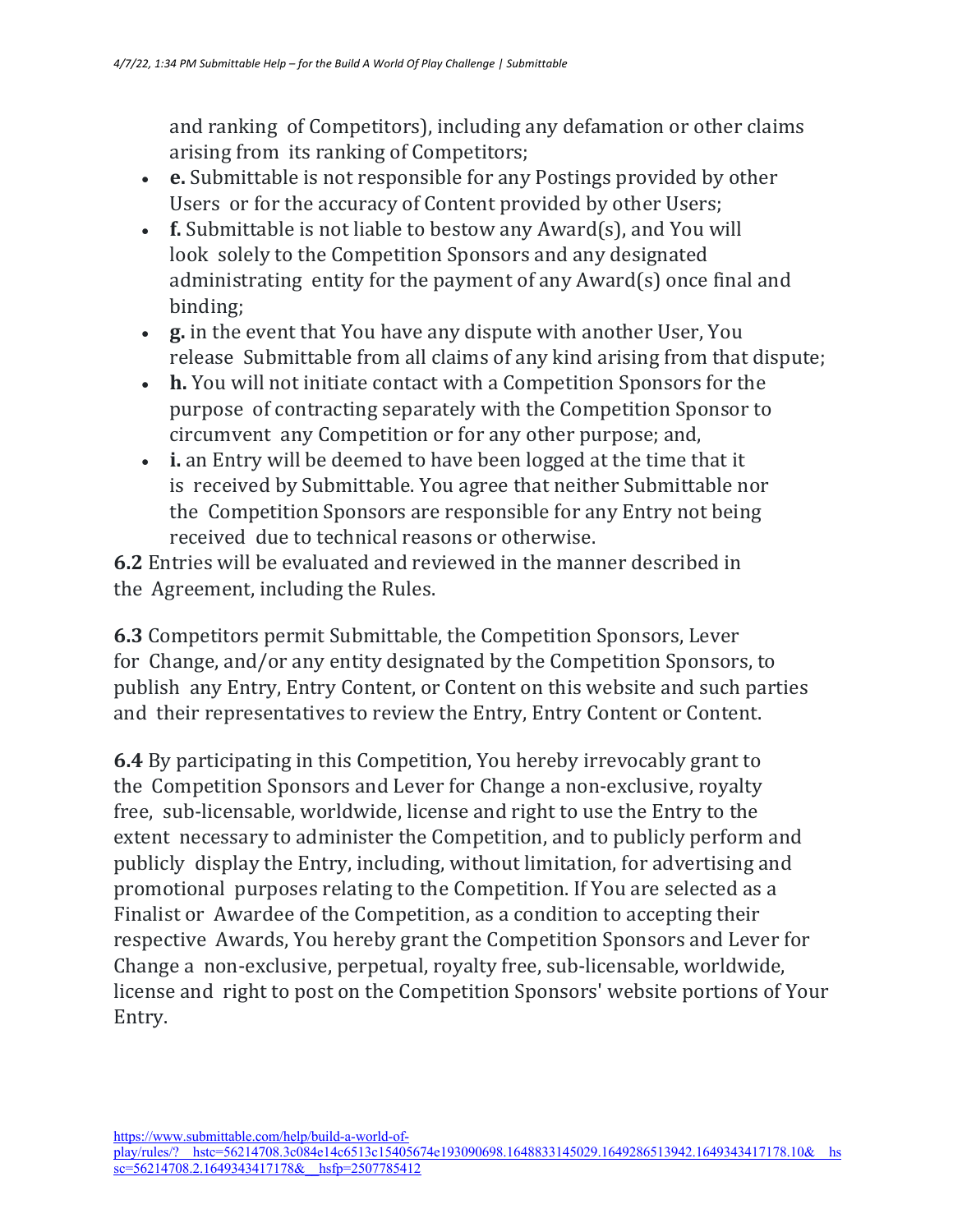#### 7. Submittable's relationship with Competitor and Competition Sponsors

**7.1** Submittable is not involved in any way in the formation of any contract between the Competitor and the Competition Sponsors. Submittable at no time acts as an agent for any Competitor.

**7.2** Submittable will not be liable to You in any respect if a Competition Sponsors or Competitor fails to perform its obligations under this Agreement or the Competition.

**7.3** The Competition Sponsors will at all times be responsible for the bestowal of any  $Award(s)$  in accordance with the Agreement and the Competition Terms and Conditions. Submittable will have no liability whatsoever in respect to the failure of a Competition Sponsor to bestow any Award(s), and You acknowledge and agree that You will not take action of any kind against Submittable in respect to any claim for any Award(s) that You may or may not have or wish to make.

#### 8. Terms specific to Finalists and Awardee and Competition Sponsors and Lever for Change

**8.1** Finalists and Awardee agree that any Award is conditional upon receipt by the Competition Sponsors of any Entry Content used or consulted by that Finalist or Awardee in generating the awarded Entry and that any Award will not be made or binding until this condition has been satisfied and all other conditions of receiving an Award set forth in the Agreement (including the Rules) have been satisfied.

**8.2** By participating in the Competition, in addition to any other rights granted herein or which may be granted in any other agreement entered into between the Competition Sponsors and Submittable, on the one hand, and You, on the other hand, You, to the extent allowed by applicable law, hereby irrevocably (a) grant to each of the Competition Sponsors and Submittable and Lever for Change the right to use Your name, likeness, image, and biographical information in any and all media for any purpose, including, without limitation, advertising and promotional purposes relating to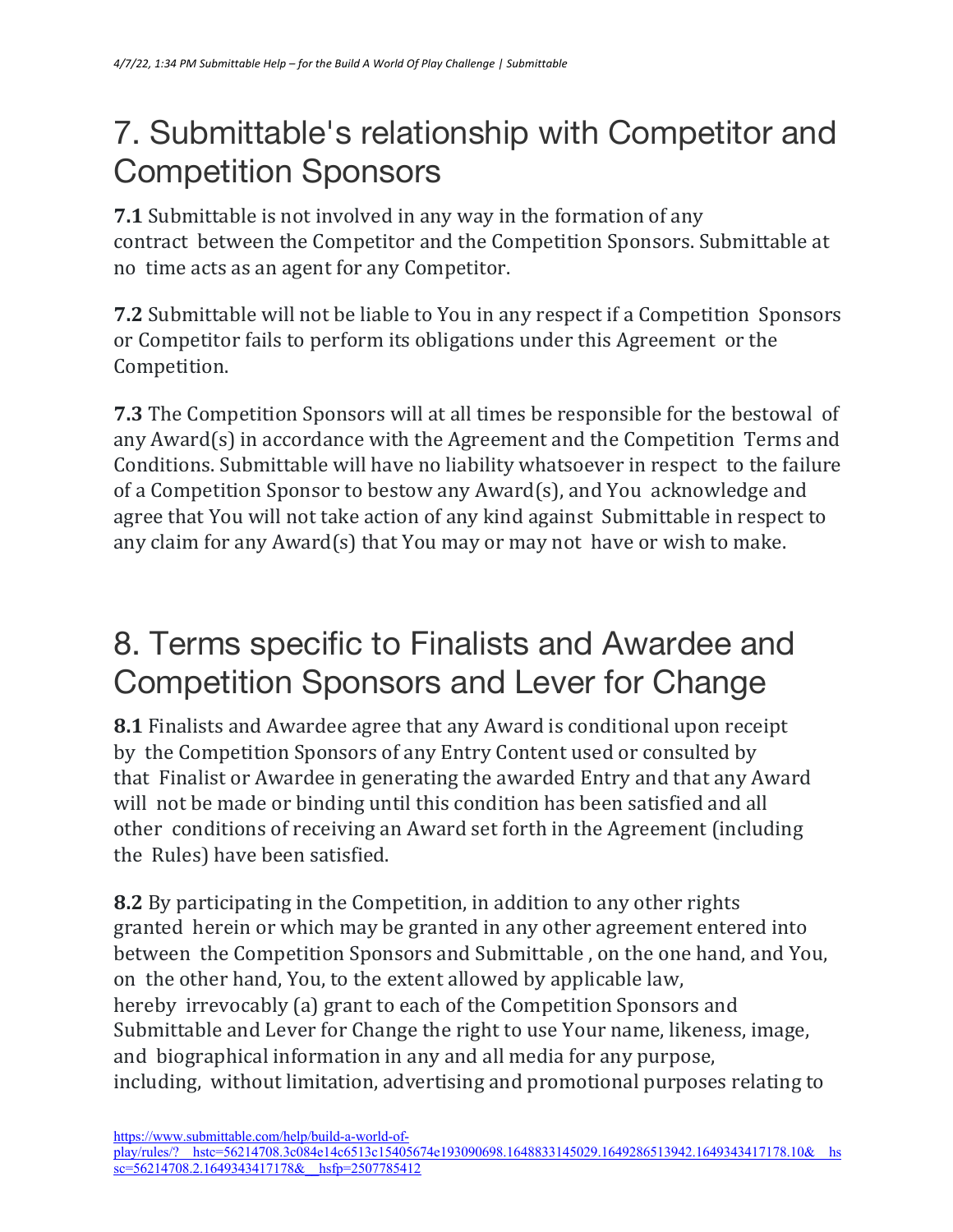the Competition and (b) release Competition Sponsors from any liability with respect thereto.

**8.3** Attempts to notify potential Finalists and Awardee will be made using the contact information provided on the Finalist's and Awardee's Entry. The Competition Sponsors and Submittable are not responsible for e-mail or other communication problems of any kind. If, despite reasonable efforts, a potential Finalist or Awardee does not respond within five days of the first notification attempt (or a shorter time as exigencies may require), or if the Award or Award notification is returned as unclaimed or undeliverable to such potential Finalist or Awardee, such potential Finalist or Awardee will forfeit the Award and an alternate Finalist or Awardee may be selected. If any potential Finalist or Awardee is found to be ineligible or has not complied with these Rules or declines the applicable Award for any reason, such potential Finalists or Awardee will be disqualified and an alternate Finalist or Awardee may be selected.

**8.4** The Competition Sponsors acknowledge that Submittable does not make any warranties or representations as to the accuracy or utility of any Entry or associated Entry Content from a Awardee.

### 9. Taxes on Awards

**9.1** You will be responsible for any tax, levy, or other charge that may arise under any applicable law from the use of this website, including from receiving any Award(s). You acknowledge that You will not be entitled to demand any additional payment by reason of any  $Award(s)$  being subject to any tax, levy, or other charge in any jurisdiction.

# 10. Limitation of liability

**10.1 THIS WEBSITE AND SERVICES, AND ALL CONTENT** ASSOCIATED THEREWITH, ARE PROVIDED "AS IS" AND "AS AVAILABLE" WITH ALL FAULTS AND WITHOUT WARRANTY OF ANY KIND. TO THE FULLEST EXTENT PERMISSIBLE PURSUANT TO APPLICABLE LAW, SUBMITTABLE AND COMPETITION SPONSORS AND THE OWNERS, DIRECTORS, OFFICERS, EMPLOYEES, AGENTS, AFFILIATED PERSONS, LICENSORS AND SUPPLIERS OF EACH EXPRESSLY DISCLAIM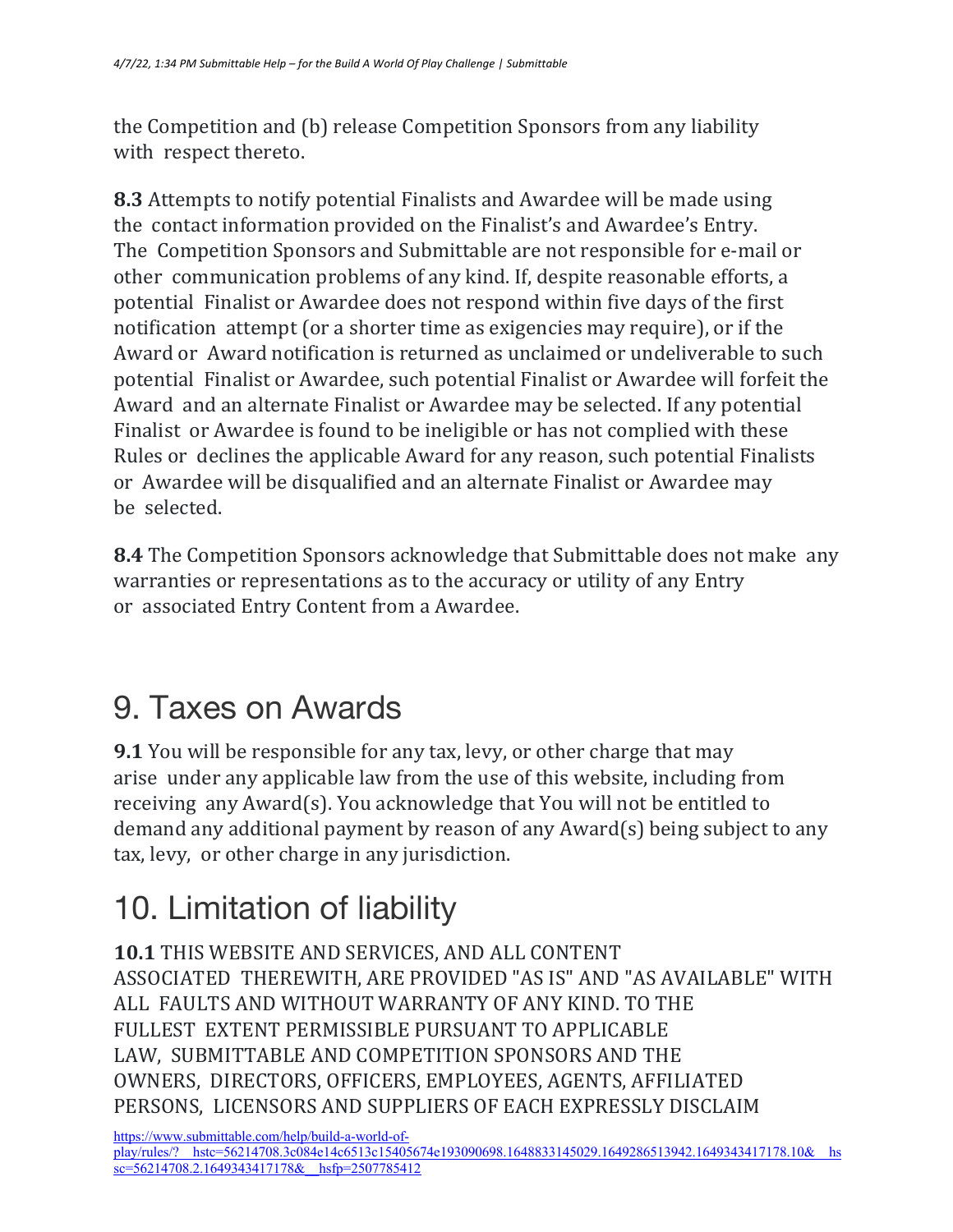ANY WARRANTIES, EXPRESS, IMPLIED, STATUTORY, OR OTHERWISE, INCLUDING WARRANTIES OF MERCHANTABILITY, FITNESS FOR ANY PARTICULAR PURPOSE, AND NON-INFRINGEMENT. SUBMITTABLE DOES NOT WARRANT THIS WEBSITE AND RELATED SERVICES AND THE CONTENT PROVIDED THROUGH IT, INCLUDING THE ENTRIES AND ASSOCIATED ENTRY CONTENT, TO BE AVAILABLE, ACCURATE, USEFUL, OR FREE OF ERRORS, VIRUSES, OR OTHER HARMFUL COMPONENTS. YOU ARE SOLELY RESPONSIBLE FOR ANY DAMAGE TO YOUR EQUIPMENT, SOFTWARE, LOSS OF DATA, OR OTHER HARM THAT RESULTS FROM YOUR USE OF THIS WEBSITE (INCLUDING THE SERVICES).

**10.2** UNDER NO CIRCUMSTANCES WILL SUBMITTABLE OR COMPETITION SPONSORS OR THE OWNERS, DIRECTORS, OFFICERS, EMPLOYEES, AGENTS, AFFILIATED PERSONS, LICENSORS OR SUPPLIERS OF EITHER BE LIABLE FOR ANY SPECIAL, INDIRECT, INCIDENTAL, CONSEQUENTIAL, PUNITIVE, OR EXEMPLARY DAMAGES ARISING FROM OR RELATED TO THIS WEBSITE, INCLUDING LOSS OF PROFITS, LOSS OF DATA, LOSS OF BUSINESS OR ANTICIPATED SAVINGS, EVEN IF SUBMITTABLE OR COMPETITION SPONSORS OR THE AUTHORIZED REPRESENTATIVE OF EITHER HAS BEEN ADVISED OF THE POSSIBILITY OF SUCH DAMAGES. THESE LIMITATIONS WILL APPLY NOTWITHSTANDING ANY FAILURE OF ESSENTIAL PURPOSE OF ANY LIMITED REMEDY.

Without limiting the generality of the foregoing, You agree that neither SUBMITTABLE NOR ANY COMPETITION SPONSORS are responsible for any Loss arising out of, or in any way connected with:

- **a.** delay or inability to access or use this Website;
- **b.** reliance on any Competition Information or other Content; **c.** the transmission of any computer virus, however occurring; **d.** any unauthorized access to, modification or alteration of Content; **e.** any Content sent or received or not sent or received:
- **f.** any transaction entered into through this Website;
- **g.** any infringement of rights, including Intellectual Property Rights;
- **h.** any threatening, defamatory, obscene, offensive, harmful, inappropriate or illegal Content or conduct of any party;
- **i.** any Content sent by any third party using and/or included in this Website;
- **j.** termination of Your participation; or,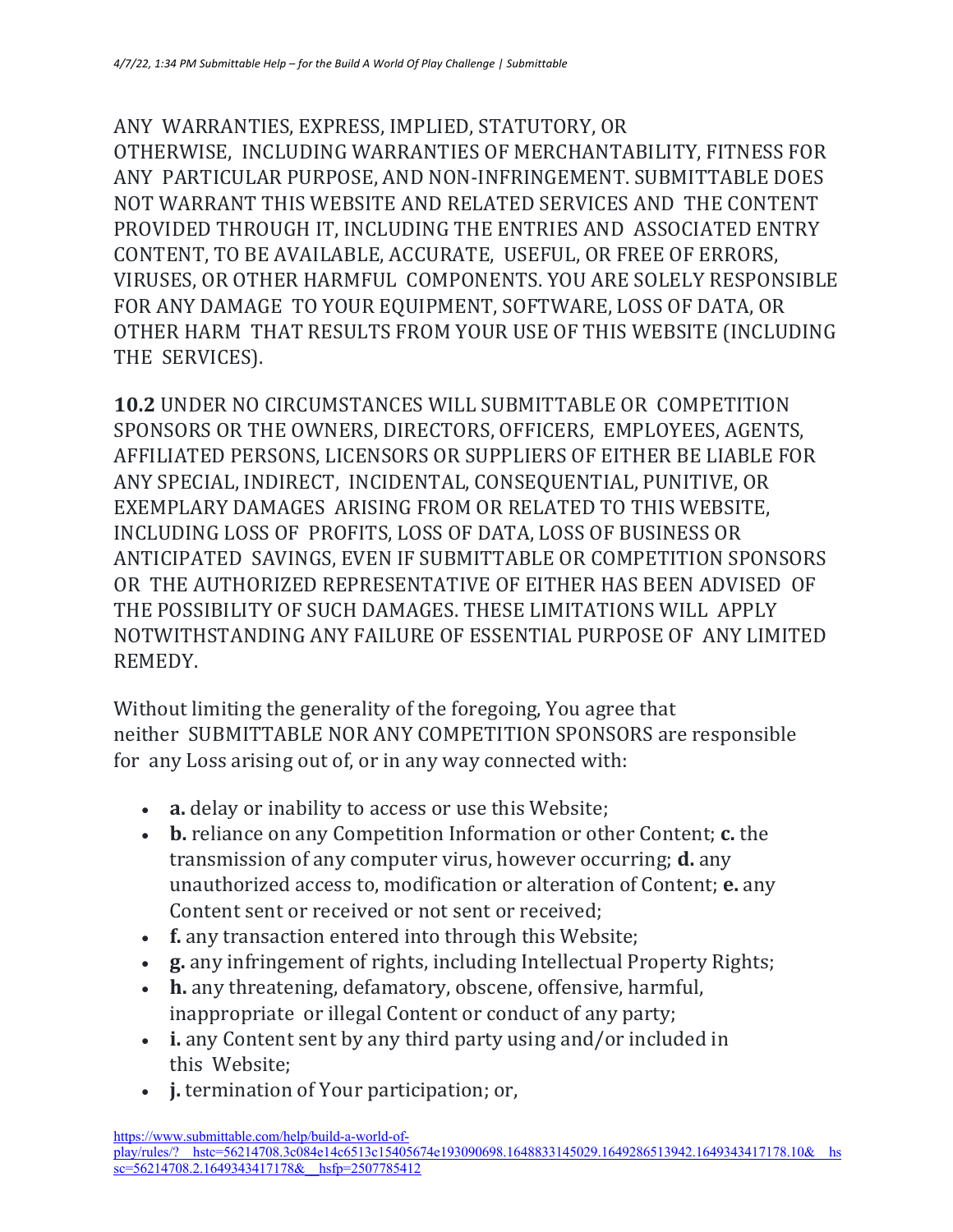• **k.** any delays, interruptions, inaccuracies, errors, omissions or cessation of services.

**10.3** For the avoidance of doubt, You acknowledge that Submittable is a provider of an interactive computer service and that neither SUBMITTABLE nor COMPETITION SPONSORS is a publisher under Section 230 of the Communications Decency Act of 1996, and therefore not responsible for any of the Users' Postings. If, notwithstanding the provisions of this Clause 10.3, a court of competent jurisdiction holds SUBMITTABLE or COMPETITION SPONSORS liable in respect of any matters arising under or incidental to this Agreement, SUBMITTABLE'S AND COMPETITION SPONSORS' TOTAL LIABILITY TO YOU FOR ALL DAMAGES, LOSSES, AND CAUSES OF ACTION ARISING OUT OF OR RELATING TO THIS AGREEMENT OR YOUR USE OF THIS WEBSITE OR RELATED SERVICES (WHETHER IN CONTRACT, TORT INCLUDING NEGLIGENCE, WARRANTY, OR OTHERWISE) WILL IN NO EVENT EXCEED THE AMOUNT PAID BY YOU FOR USING THIS WEBSITE DURING THE 12 MONTHS PRECEDING YOUR CLAIM, OR, IF NO AMOUNT WAS PAID, SUCH LIABILITY WILL BE LIMITED TO \$100.

**10.4** You agree that neither SUBMITTABLE nor COMPETITION SPONSORS nor the third party providers of either will be liable or responsible for any failure in, or delay to, the provision of the Services, nor in SUBMITTABLE nor COMPETITION SPONSORS complying with its obligations under this Agreement, where such failure or delay has arisen as a direct or indirect result of:

- **a.** fire, earthquake, storm, flood, hurricane, inclement weather or other act of God, war, terrorism, explosion, sabotage, industrial accident or industrial strike;
- **b.** telecommunications failure, hardware failure or software failure;
- **c.** the failure of any third party to fulfill any obligations to SUBMITTABLE or COMPETITION SPONSORS; or
- **d.** any other circumstance or event which is or is not within the reasonable control of SUBMITTABLE or COMPETITION SPONSORS.

**10.5** In the event an insufficient number of eligible entries is received or the Competition Sponsors are prevented from awarding an Award or continuing with the Competition as contemplated herein by any event beyond its control, including, without limitation, fire, flood, natural or man-made epidemic, earthquake, explosion, labor dispute or strike, act of God or public enemy, satellite or equipment failure, riot or civil disturbance, terrorist threat or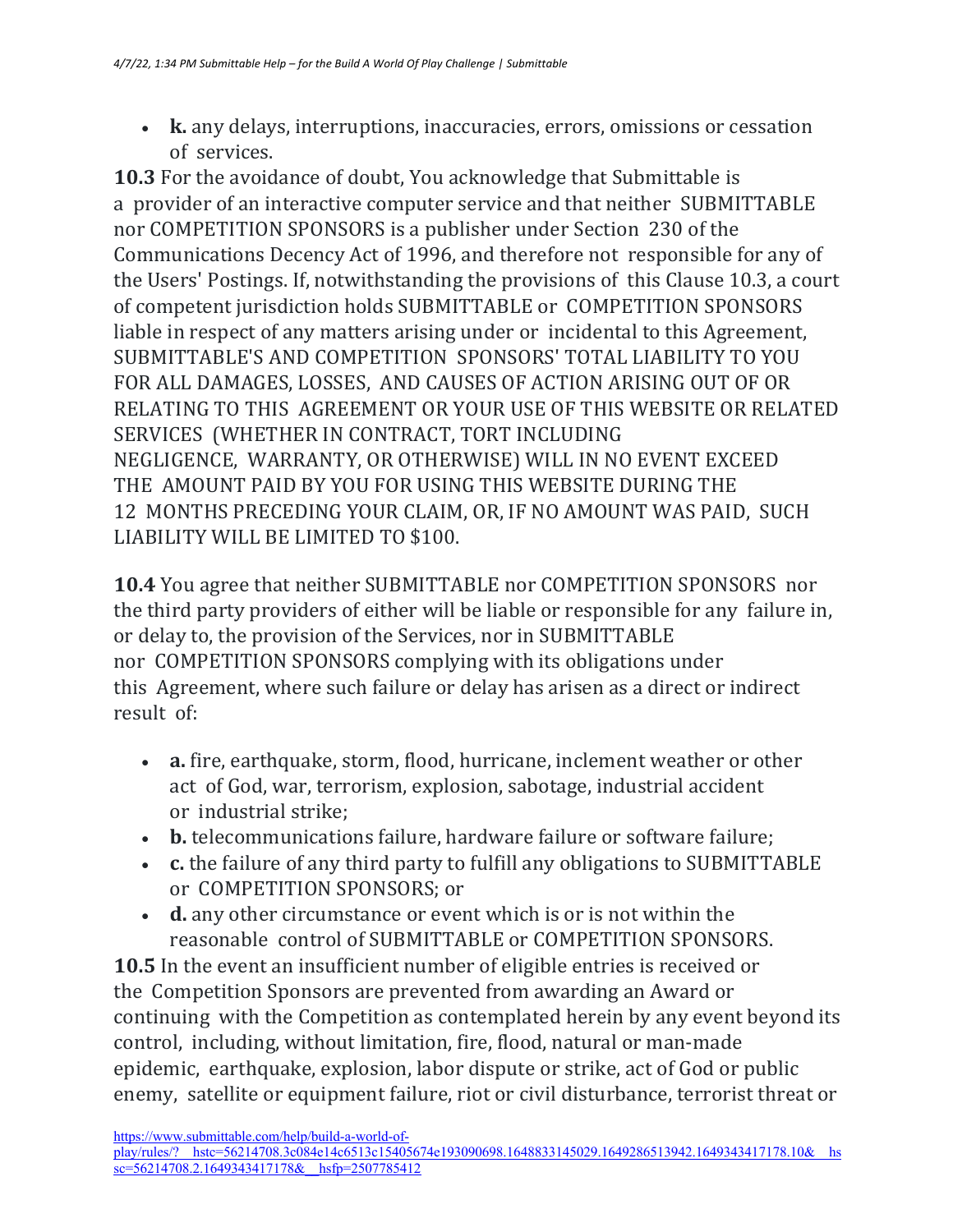activity, war (declared or undeclared) or any federal state or local government law, order, or regulation, public health crisis, order of any court or jurisdiction, or other cause not reasonably within the Competition Sponsors' control ("Force Majeure"), the Competition Sponsors shall have the right to modify, suspend, or terminate the Competition. If the Competition is terminated for Force Majeure before expiration of the Competition, the Competition Sponsors may (if it so chooses) select Finalists from all eligible, non-suspect entries received as of the date of the event giving rise to the termination.

**10.6** All obligations of the Competition Sponsors under or pursuant to this Agreement are subject to the availability of funds, and no provision of this Agreement shall be interpreted to require obligation or payment of funds in violation of the Anti-Deficiency Act,  $(31 \text{ U.S.C.} \S 1341)$ .

**10.7** You agree that the Competition Sponsors, Lever for Change, and Submittable:

- **a.** shall not be responsible or liable for any losses, damages, or injuries of any kind (including death) resulting from participation in the Competition or any Competition-related activity, or from Your acceptance, receipt, possession, use, or misuse of any Award, and
- **b.** have not made any warranty, representation, or guarantee, express or implied, in fact or in law, with respect to any Award, including, without limitation, regarding such award's merchantability or fitness for a particular purpose. The Competition Sponsors and Submittable assume no responsibility for any damage to Your computer system which is occasioned by accessing the Competition Website or participating in the Competition, or for any computer system, phone line, hardware, software, or program malfunctions, or other errors, failures, delayed computer transmissions, or network connections that are human or technical in nature.

# 11. Indemnity

**11.1** You agree to indemnify and hold each of the Competition Sponsors, Submittable, Lever for Change, and their owners, officers, employees, agents, Affiliated Persons and suppliers, harmless from all claims and Losses (including legal fees) due to or arising out of or in connection with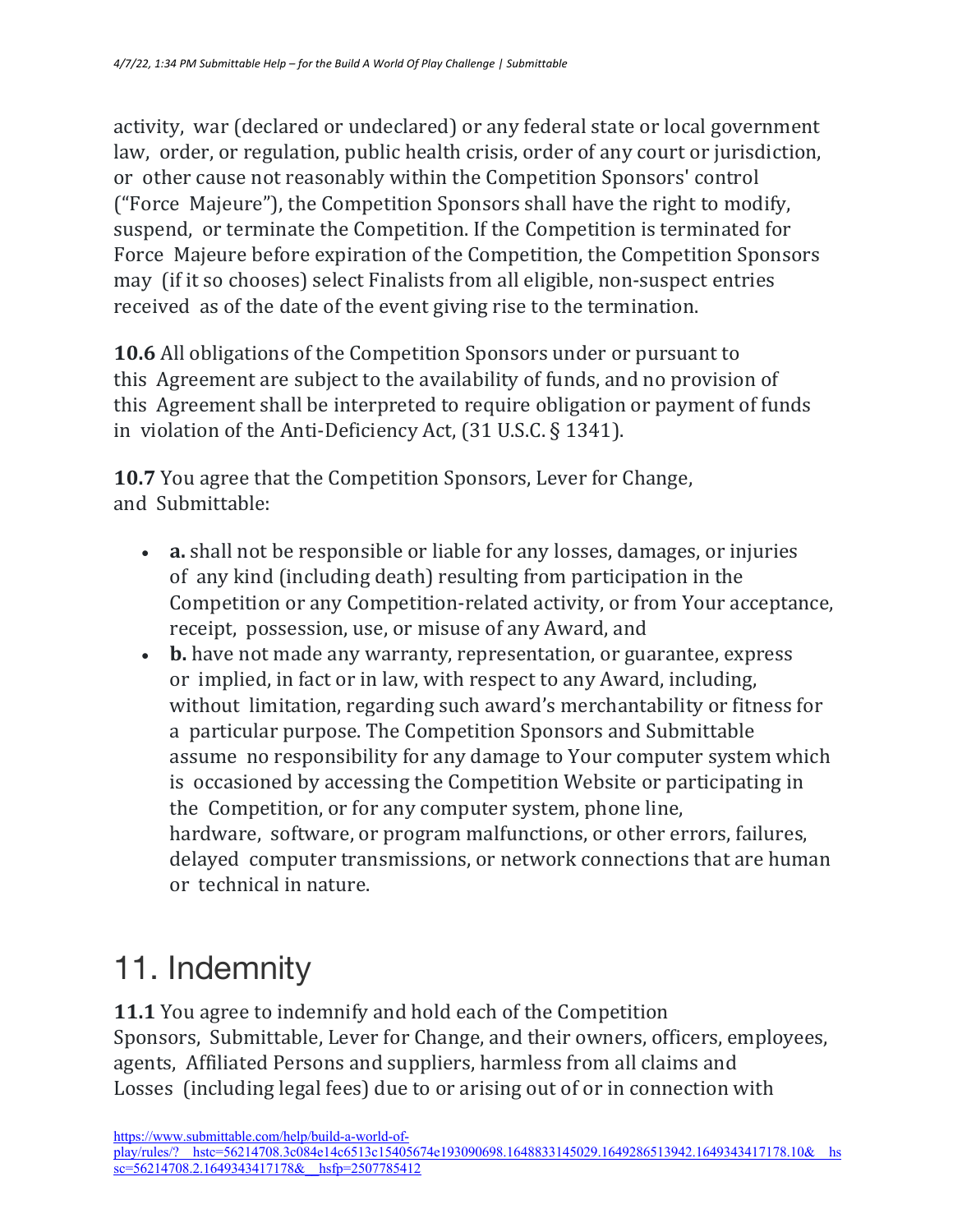Your Postings, Competition, Competition Information and other Content (as applicable), Your use of this Website, or Your breach of this Agreement.

**11.2** You, by submitting an Entry, agree to indemnify, defend, and hold harmless each of the Competition Sponsors, Submittable, and Lever for Change, and each of their respective directors, trustees, officers, employees, agents, Affiliated Persons consultants, and successors and assigns, from and against all third party claims, actions, or proceedings of any kind and from any and all damages, liabilities, costs, and expenses relating to or arising from Competitor's entry or any breach or alleged breach of any of Your representations, warranties, and covenants in this Agreement.

**11.3** You agree to obtain any and all insurance policies and coverage required by Your local, state, or federal governments to conduct any and all activities related to or required by Your participation in the Competition.

#### 12. Access to the Site outside of the United **States**

**12.1** Neither SUBMITTABLE nor COMPETITION SPONSORS represents or warrants that the content on this Website complies with the laws of any country outside of the United States. If You access this Website from outside the United States, You do so at Your own risk.

# 13. Intellectual property

**13.1** You acknowledge that, as between You and Submittable, Submittable is the owner of all Intellectual Property Rights in and to this Website (excluding Postings). You acknowledge that You have no Intellectual Property Rights in or to this Website or to any Postings not made directly by you except for a limited license to use this Website as necessary to participate in a Competition or evaluate the possibility of such participation.

**13.2** You acknowledge that all text, graphics, user interfaces, photographs, trademarks, logos and artwork, including the design, structure, selection, coordination, expression, 'look and feel' and arrangement of such Content, provided by Submittable or its licensors on this Website is owned or licensed by or to Submittable and is protected by applicable copyright, patent and trademark laws and various other intellectual property rights and

https://www.submittable.com/help/build-a-world-ofplay/rules/?\_\_hstc=56214708.3c084e14c6513c15405674e193090698.1648833145029.1649286513942.1649343417178.10&\_\_hs sc=56214708.2.1649343417178& hsfp=2507785412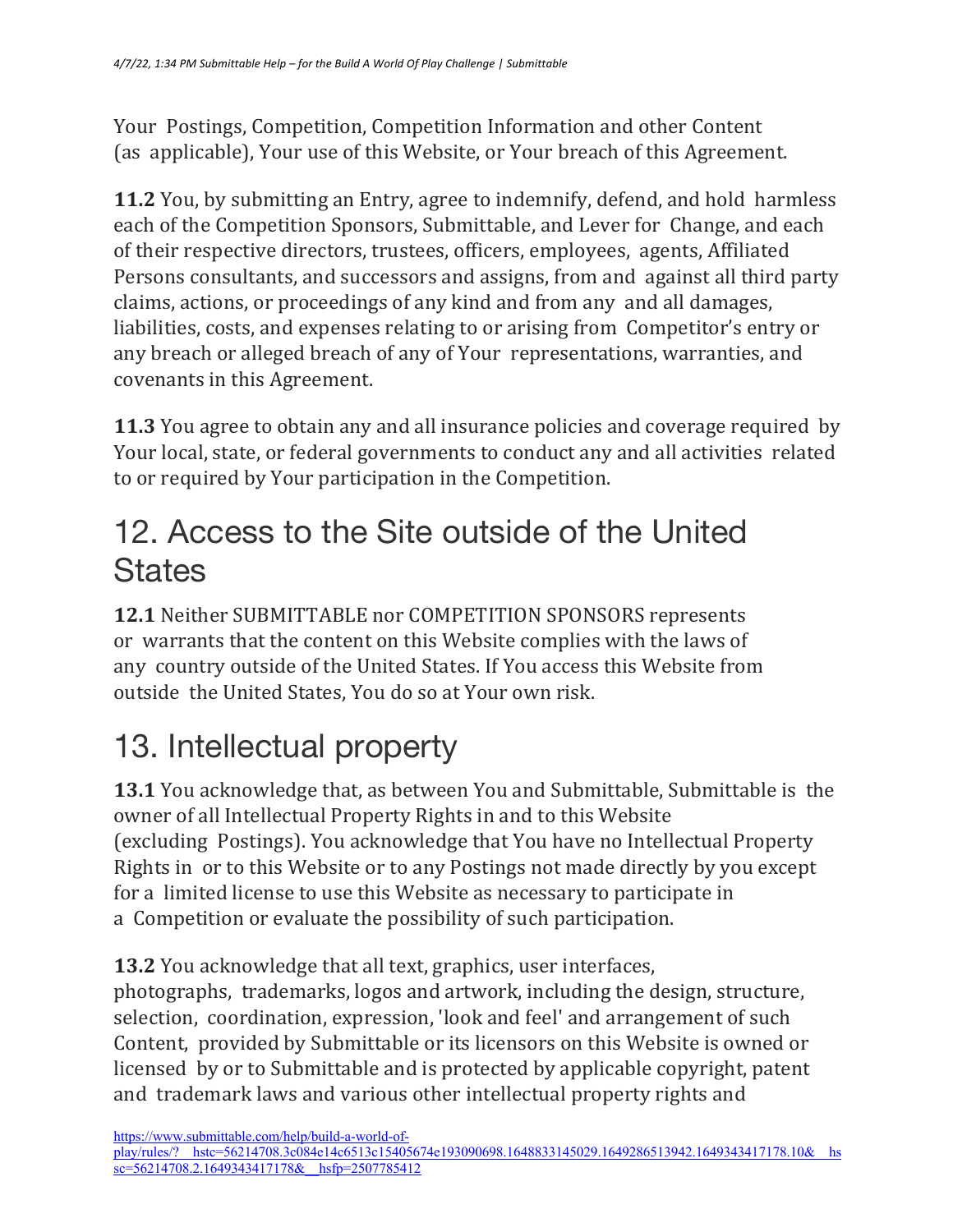unfair competition laws. No such Content can be copied, publicly displayed, modified, sold, licensed or distributed in any way by You without Submittable's prior written consent. You shall not use the names "Lever for Change," "LEGO Foundation", or any variation, adaptation, or abbreviation thereof, or the name of any of members, officers, employees, agents, Affiliated Persons or other representative of Competition Sponsors, or any trademark, Insignia or program identifier-owned by Competition Sponsors in any promotional material or other public announcement or disclosure, nor copied, publicly displayed, modified, sold, licensed or distributed in any way by You without the prior written consent of Competition Sponsors, which consent the Competition Sponsors may withhold in its sole discretion.

# 14. Third party sites

**14.1** From time to time, Submittable may provide, or any Content may contain, links to Third Party Sites and resources. You acknowledge that:

- **a.** Third party sites are governed by different terms and policies, and Users should refer to such terms and policies before accessing and using third party sites.
- **b.** Neither Submittable nor Competition Sponsors have any control over Third Party Sites and resources;
- **c.** Neither Submittable nor Competition Sponsors are responsible for the availability of such external sites or resources; and
- **d.** Neither Submittable nor Competition Sponsors endorse nor is either responsible for any content, advertising, products, services or other materials on or available from such sites or resources.

**14.2** You acknowledge and agree that neither Submittable nor Competition Sponsors will be responsible or liable, directly or indirectly, for any Loss caused or alleged to be caused by or in connection with Your use of or reliance on any Content or material available on or through any Third Party Sites or resource.

# 15. Arbitration

**15.1** In the interest of resolving disputes between You and Submittable or Competition Sponsors in the most expedient and cost-effective manner, You and Submittable or Competition Sponsors agree that any and all disputes arising in connection with this Agreement shall be resolved by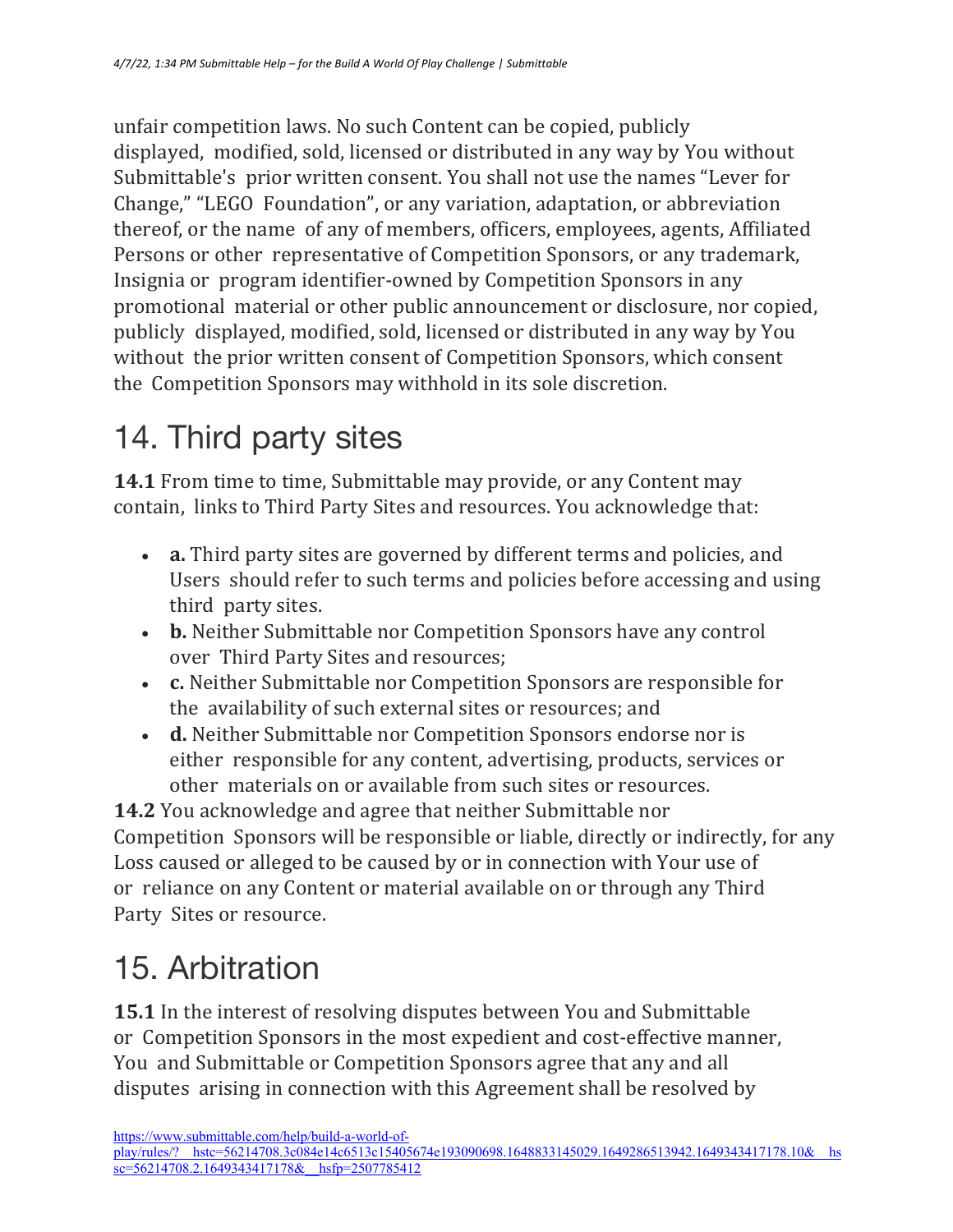binding arbitration. Arbitration is more informal than a lawsuit in court. Arbitration uses a neutral arbitrator instead of a judge or jury, may allow for more limited discovery than in court, and can be subject to very limited review by courts. Arbitrators can award the same damages and relief that a court can award. Our agreement to arbitrate disputes includes, but is not limited to all claims arising out of or relating to any aspect of this Agreement, whether based in contract, tort, statute, fraud, misrepresentation or any other legal theory, and regardless of whether the claims arise during or after the termination of these Terms. You understand and agree that, by entering into these Terms, You and Submittable or Competition Sponsors are each waiving the right to a trial by jury or to participate in a class action.

**15.2** Any arbitration between You and Submittable or Competition Sponsors will be governed by the Commercial Dispute Resolution Procedures and the Supplementary Procedures for Consumer Related Disputes (collectively, "AAA Rules") of the American Arbitration Association ("AAA"), as modified by these Terms, and will be administered by the AAA. The AAA Rules and filing forms are available online at www.adr.org, by calling the AAA at 1-800-778- 7879.

**15.3** A party who intends to seek arbitration must first send a written notice of the dispute to the other, by certified mail or Federal Express (signature required), or in the event that we do not have a physical address on file for You, by electronic mail ("Notice"). Submittable's address for Notice is: Submittable, 111 N. Higgins Ave, Suite #200 Missoula, MT, USA 59802 or support@submittable.com. Please also send to Lever for Change, 140 S. Dearborn Street, Chicago, IL 60603-5285. The Notice must: (a) describe the nature and basis of the claim or dispute; and,  $(b)$  set forth the specific relief sought. We agree to use good faith efforts to resolve the claim directly, but if we do not reach an agreement to do so within 30 calendar days after the Notice is received, You may commence arbitration proceedings.

**15.4** Any arbitration hearings will take place at a location to be agreed upon by the parties to the arbitration or, if a location cannot be agreed upon, then it will be agreed upon by the arbitrators, provided that if the claim is for \$10,000 or less, You may choose whether the arbitration will be conducted solely on the basis of documents submitted to the arbitrator, through a non-appearance based telephonic hearing, or by an in-person hearing as established by the AAA Rules. Regardless of the manner in which the arbitration is conducted, the arbitrator

https://www.submittable.com/help/build-a-world-of-

play/rules/?\_\_hstc=56214708.3c084e14c6513c15405674e193090698.1648833145029.1649286513942.1649343417178.10&\_\_hs  $s = 56214708.2.16493434171788$  hsfp=2507785412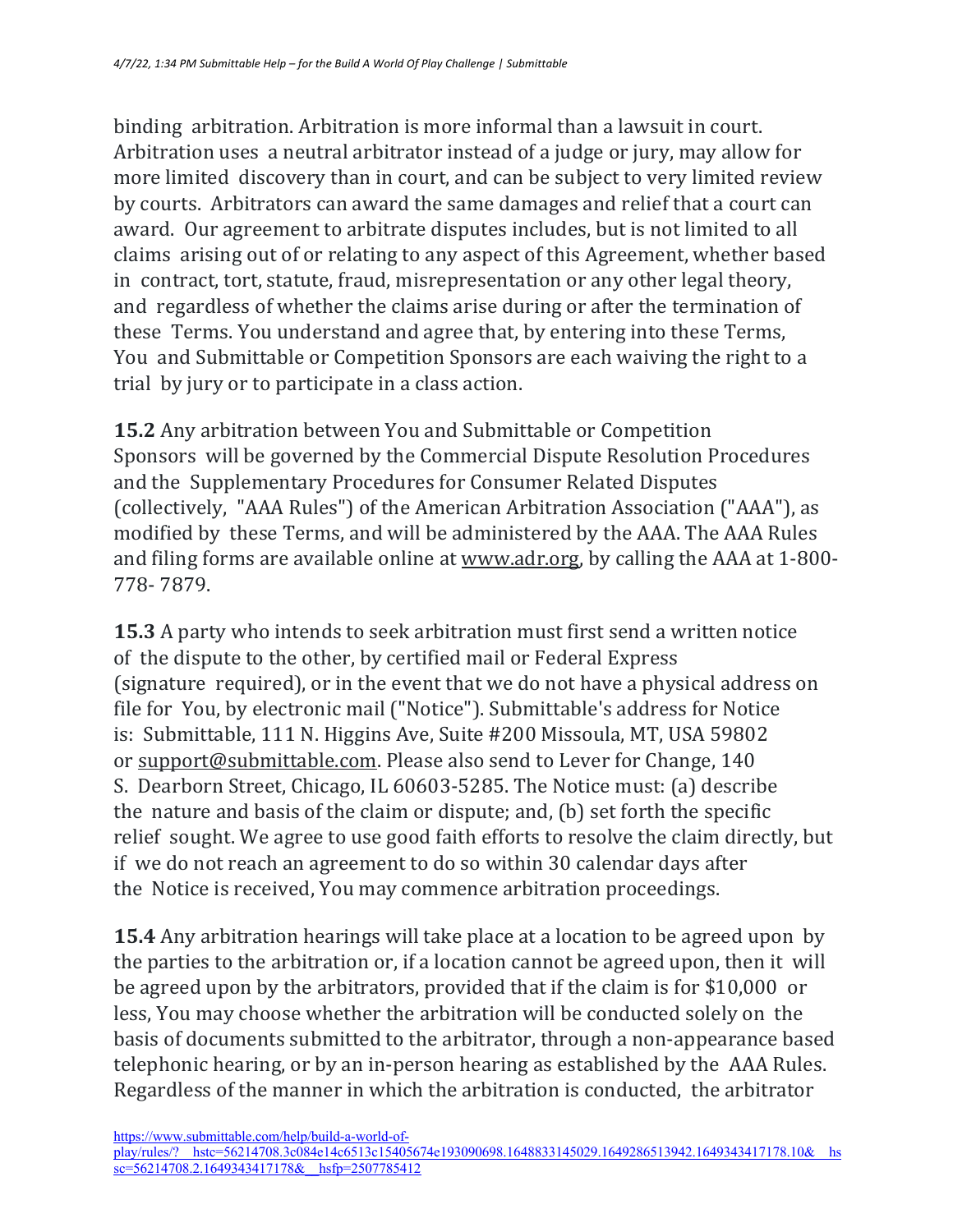shall issue a reasoned written decision sufficient to explain the essential findings and conclusions on which the decision and award, if any, are based. The arbitrator may make rulings and resolve disputes as to the payment and reimbursement of fees or expenses at any time during the proceeding and upon request from either party made within 14 calendar days of the arbitrator's ruling on the merits.

**15.5** YOU AND SUBMITTABLE AND COMPETITION SPONSORS AGREE THAT EACH MAY BRING CLAIMS AGAINST THE OTHER ONLY IN YOUR OR ITS INDIVIDUAL CAPACITY, AND NOT AS A PLAINTIFF OR CLASS MEMBER IN ANY PURPORTED CLASS OR REPRESENTATIVE PROCEEDING. Further, unless both You and Submittable or Competition Sponsors agree otherwise, the arbitrator may not consolidate more than one person's claims, and may not otherwise preside over any form of a representative or class proceeding.

**15.6** If only Clause 15.6 is found to be unenforceable, then the entirety of this Section 15 shall be null and void and, in such case, the parties agree that the exclusive jurisdiction and venue described in Section 17 shall govern any action arising out of or related to the Agreement. In all other cases, this Section 15 shall apply to all disputes arising out of or related to the Agreement.

# 16. Digital Millennium Copyright Act

**16.1** If you are a copyright owner or an agent thereof and believe that any Content infringes upon your copyrights, you may submit a notification pursuant to the Digital Millennium Copyright Act ("DMCA") by providing Submittable's copyright agent (the "Copyright Agent") with the following information in writing (see 17 U.S.C  $512(c)(3)$  for further detail):

- **a.** A physical or electronic signature of a person authorized to act on behalf of the owner of an exclusive right that is allegedly infringed;
- **b.** Identification of the copyrighted work claimed to have been infringed, or, if multiple copyrighted works at a single online site are covered by a single notification, a representative list of such works at that site;
- **c.** Identification of the material that is claimed to be infringing or to be the subject of infringing activity and that is to be removed or access to which is to be disabled and information reasonably sufficient to permit the service provider to locate the material;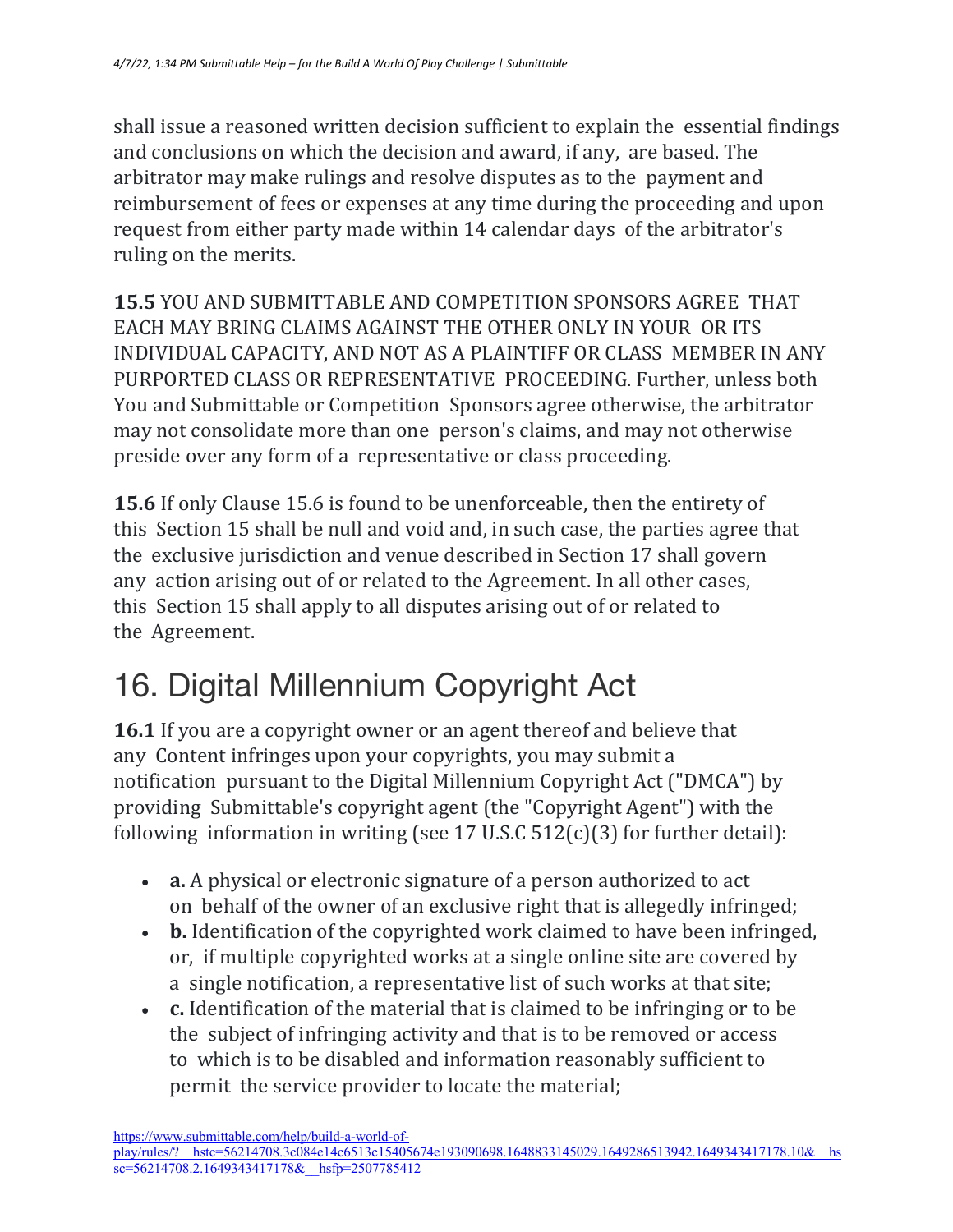- **d.** Information reasonably sufficient to permit the service provider to contact you, such as an address, telephone number, and, if available, an electronic mail:
- **e.** A statement that you have a good faith belief that use of the material in the manner complained of is not authorized by the copyright owner, its agent, or the law; and
- **f.** A statement that the information in the notification is accurate, and under penalty of perjury, that you are authorized to act on behalf of the owner of an exclusive right that is allegedly infringed.

**16.2** Submittable's designated Copyright Agent to receive notifications of claimed infringement is Copyright Agent, Submittable, 111 N. Higgins Ave, Suite #200 Missoula, MT, USA 59802, email: support@submittable.com. You acknowledge that if you fail to comply with all of the requirements of this Section 16, your DMCA notice may not be valid.

**16.3** If you believe that your Content that was removed (or to which access was disabled) is not infringing, or that you have the authorization from the copyright owner, the copyright owner's agent, or pursuant to the law, to post and use the material in your Content, you may send a counter-notice containing the following information to the Copyright Agent:

- **a.** Your physical or electronic signature;
- **b.** Identification of the Content that has been removed or to which access has been disabled and the location at which the Content appeared before it was removed or disabled;
- **c.** A statement that you have a good faith belief that the Content was removed or disabled as a result of mistake or a misidentification of the Content; and
- **d.** Your name, address, telephone number, and e-mail address, a statement that you consent to the jurisdiction of the federal court in Nashville, Tennessee, and a statement that you will accept service of process from the person who provided notification of the alleged infringement.

**16.4** If a counter-notice is received by the Copyright Agent, Submittable may send a copy of the counter-notice to the original complaining party informing that person that it may replace the removed Content or cease disabling it in 10 business days. Unless the copyright owner files an action seeking a court order against the Content provider, member or user, the removed Content may be replaced, or access to it restored, in 10 to 14 business days or more after receipt of the counter-notice, at Submittable's sole discretion.

https://www.submittable.com/help/build-a-world-of-

play/rules/?\_\_hstc=56214708.3c084e14c6513c15405674e193090698.1648833145029.1649286513942.1649343417178.10&\_\_hs  $s = 56214708.2.16493434171788$  hsfp=2507785412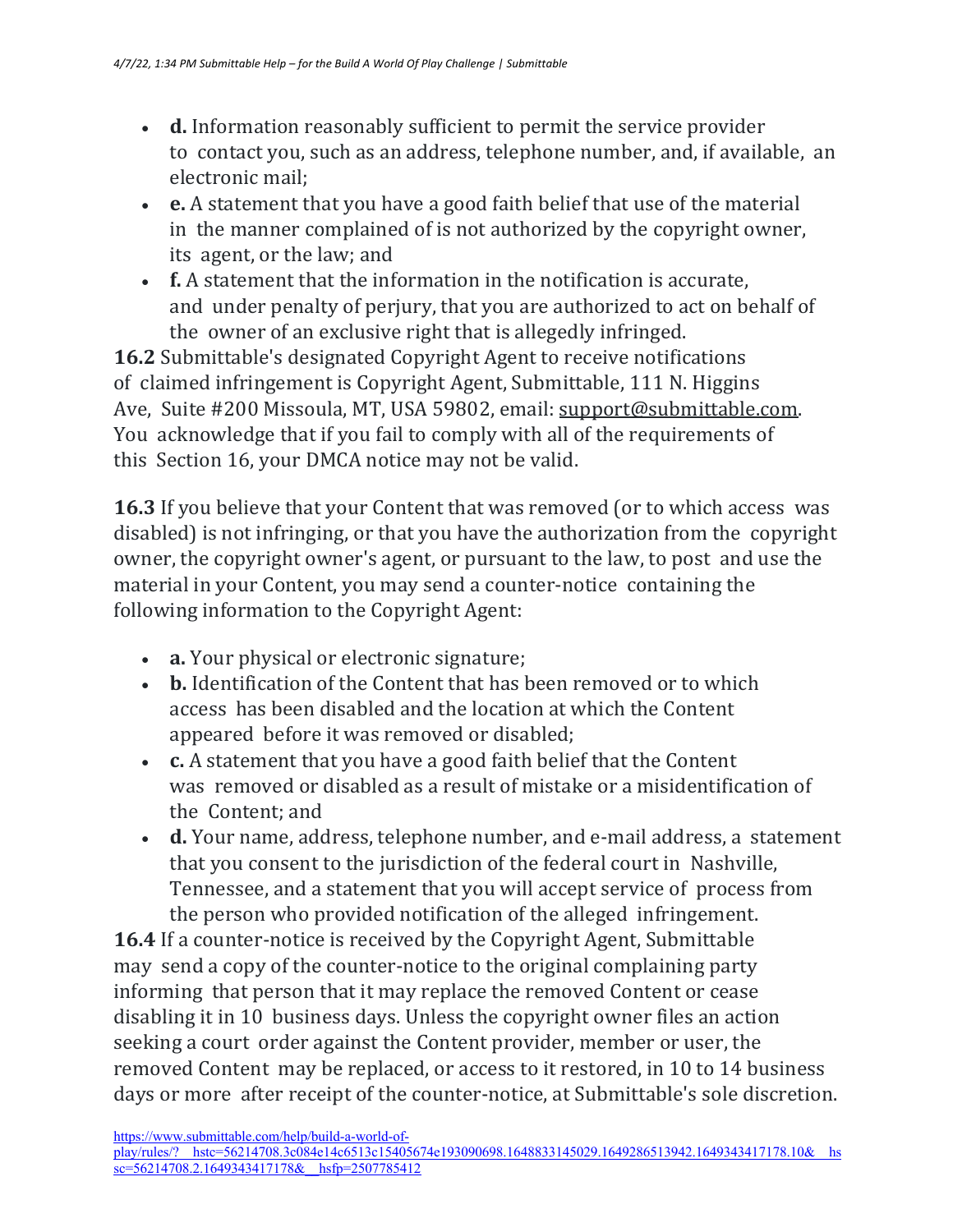# 17. Miscellaneous

**17.1** As defined in Clause 1.2, this Agreement is the entire agreement between You and Submittable relating to the subject matter herein, and supersedes all previous communications, representations, understandings and agreements, either oral or written, between You and Submittable with respect to said subject matter. This Agreement shall not be modified except in a writing signed by both parties, or by a change made as provided in Clause 2.2. If any provision of this Agreement is invalid or unenforceable, such invalidity or unenforceability will not affect the remainder of this Agreement, which is severable from said provision and will remain in full force and effect.

**17.2** If You breach any provision of this Agreement and Submittable or Competition Sponsors has knowledge (either actual or constructive) of that breach, a failure to pursue legal action or to enforce any remedy against You will not constitute a waiver of its legal rights. Any waiver of rights under this Agreement must be in writing and signed by Submittable.

**17.3** All matters relating to this Website and this Agreement are governed by and are to be construed according to the laws applicable in the state of Tennessee, United States (without regard to any rules governing choice of law). Solely in the circumstances described in Clause 15.6, You agree unconditionally to submit to the exclusive jurisdiction of the courts in Davidson County, Tennessee, in relation to all matters arising out of or in any way connected with this Agreement or this Website.

**17.4** Submittable may assign its rights and novate or transfer obligations which arise under this Agreement. You must not assign, novate or otherwise transfer Your rights or obligations under this Agreement without the prior written consent of Submittable. Any assignment attempted in violation of this Clause 17.4 shall be void.

**17.5** The parties agree that no rule of construction applies to the disadvantage of a party because that party was responsible for the preparation of this Agreement or part of it.

**17.6** Unless otherwise requested in writing by You, Submittable may refer to You and Your corporate identity (if applicable) as part of promoting this Website and Submittable in the marketplace.